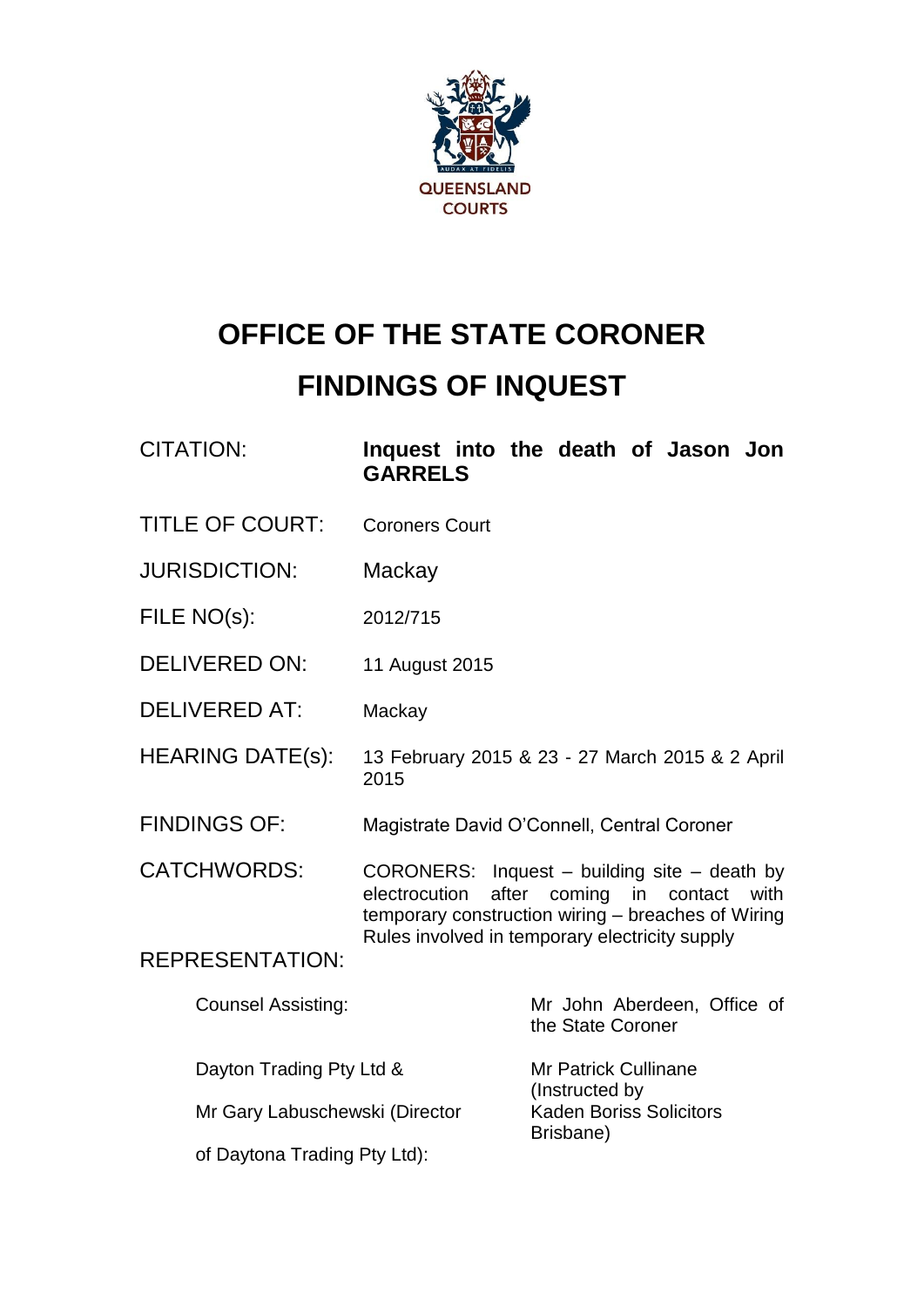Mr Nathan Day (Director of Cold<br>Spark Pty Ltd):

Ms Antoinette Morton (Morton Lawyers)

Office Fair Safe Work QLD: Mr Andrew Herbert (Instructed by Crown Law QLD)

Representing the Garrels family Mr Michael Garrels

QLD Building and Construction<br>Commission:

**Cheriden Farthing**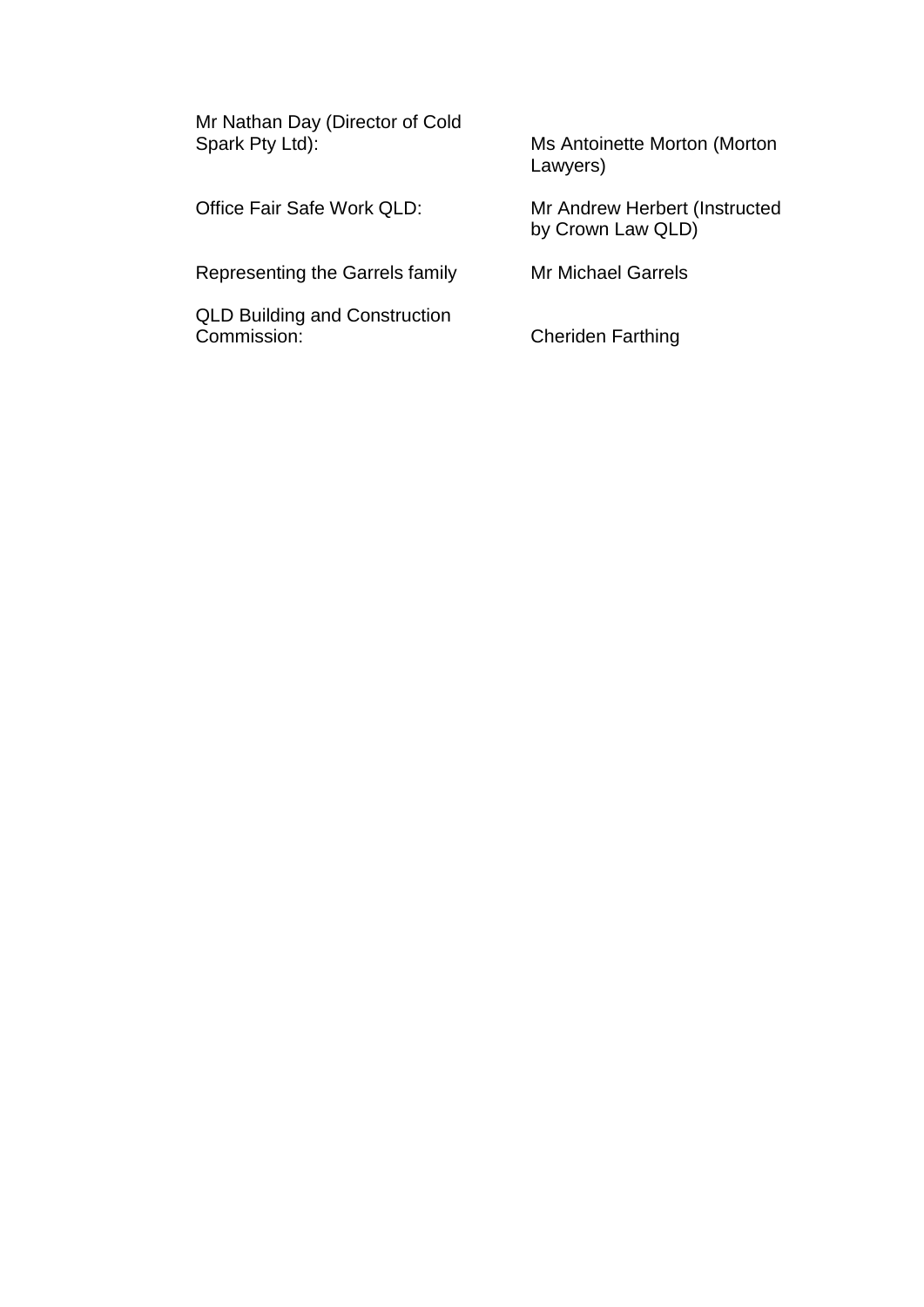### **Introduction**

- [1]. On 27 February 2012 Jason Jon Garrels was fatally electrocuted at a construction worksite in Clermont, Queensland. Mr Garrels was a general labourer who was electrocuted when he physically held a construction subboard which was then being erected on site in an attempt to comply with a Workplace Health & Safety Queensland<sup>1</sup> issued Electrical Safety Protection Notice<sup>2</sup>. The site's construction wiring to that sub-board was still 'active'<sup>3</sup> whilst Mr Garrels was handling it. The electrocution caused Mr Garrels to have a cardiac arrest from which he was not revived.
- [2]. There was a great deal of speculation surrounding the circumstances by which Mr Garrels came to be handling the construction sub-board, and whether the construction wiring at the building site was in accordance with regulations and standards, particularly as to the installation of a residual current device (RCD), or what the layman commonly terms a "safety switch".
- [3]. This inquest examines the circumstances surrounding the construction site's then completed electrical work, specifically the site's electrical switchboards as at the date of the incident, what was necessary to make the site 'electrically safe' following the incident, whether the first-aid or resuscitative efforts involving Mr Garrels were provided at the earliest opportunity, and whether current licensing requirements for electrical contractors should be reviewed, including whether the imposition of immediate licence suspension where death or grievous bodily harm occurs as a result of an electrical incident should be imposed.

## **Tasks to be performed**

- [4]. My primary task under the Coroners Act 2003 is to make findings as to who the deceased person is, how, when, where, and what, caused them to die<sup>4</sup>. In Mr Garrels' case there is no real contest as to who, when, what or where Mr Garrels died, the real issue is directed to how<sup>5</sup> his death occurred.
- [5]. Accordingly the List of Issues for this Inquest are:-
	- 1. The information required by section 45(2) of the *Coroners Act 2003*, namely: who, how, when, where, and what, caused Mr Garrels' death,

<sup>&</sup>lt;sup>1</sup> Referred to simply as WHSQ, as it then was in 2012, throughout these Findings (although as at 2015 it is now properly called the Office of Fair and Safe Work Queensland)

<sup>2</sup> This is its' proper term, I shall also call it, and other notices of various titles issued, 'Safety Notices', throughout these Findings

<sup>&</sup>lt;sup>3</sup> That is it was conducting electricity at 240 volts, or simply common domestic house supply voltage <sup>4</sup> Coroners Act 2003 s.  $45(2)(a) - (e)$  inclusive

<sup>&</sup>lt;sup>5</sup> 'how' is directed to the circumstances which caused the death, whereas 'what' is directed to the medical reason for the death.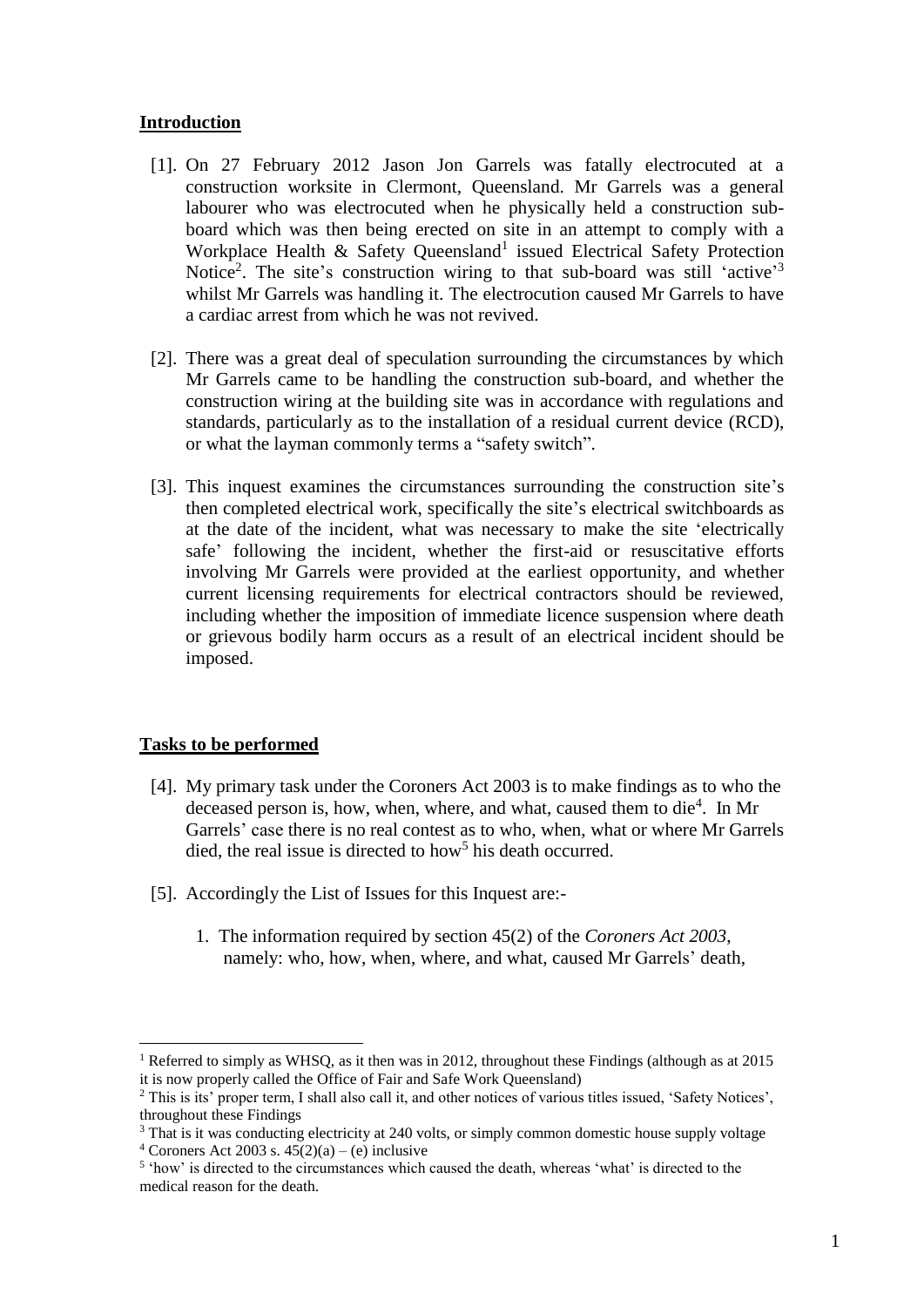- 2(a). Whether resuscitate treatment was provided to Mr Garrels at the earliest opportunity consistent with ensuring safety on site?
- 2(b)(i) what was the layout of the main electrical switchboard at the time Mr Garrels received an electric shock on 27 February 2012?
- 2(b)(ii) whether the main electrical switchboard at the time Mr Garrels received an electric shock on 27 February 2012 complied with all applicable safety regulations?
- $2(c)(i)$  what was the layout of the temporary construction switchboard at the time Mr Garrels received an electric shock on 27 February 2012?
- $2(c)(ii)$  whether the temporary construction switchboard which came into contact with Mr Garrels at the time he received an electric shock on 27 February 2012 complied with all applicable safety regulations?
- 2(d) what action (if any) was necessary, following the electric shock delivered to Mr Garrels, to make the "construction wiring" at 47 MacDonald Flat Road safe for other persons on site?
- $2(e)$  what changes (if any) were made to the "construction wiring" at 47 MacDonald Flat Road, Clermont between the time that Mr Garrels received an electric shock on the 27th February 2012, and the arrival upon the site of officers from the Electrical Safety Office on the same date?
- 3. Whether it is desirable in the interests of public safety that the licensing requirements for an electrical contractor's license be reviewed?
- 4. Whether it is desirable in the interest of public safety, where death or grievous bodily harm occurs on a worksite as a result of an electrical incident, that the licensed individual responsible for the electrical installation involved in the incident should be subject to immediate licence suspension?
- [6]. The second task in any inquest is for the coroner to make comments on anything connected with the death investigated that relate to public health or safety, the administration of justice, or ways to prevent deaths from happening in similar circumstances in the future<sup>6</sup>.
- [7]. The third task is that if I reasonably suspect a person has committed an offence<sup>7</sup>, committed official misconduct<sup>8</sup>, or contravened a person's professional or trade, standard or obligation<sup>9</sup>, then I may refer that information to the appropriate disciplinary body for them to take any action they deem appropriate.

 $6$  ibid s.46(1)

<sup>7</sup> Ibid s.48(2)

<sup>8</sup> Ibid s.48(3)

<sup>9</sup> Ibid s.48(4)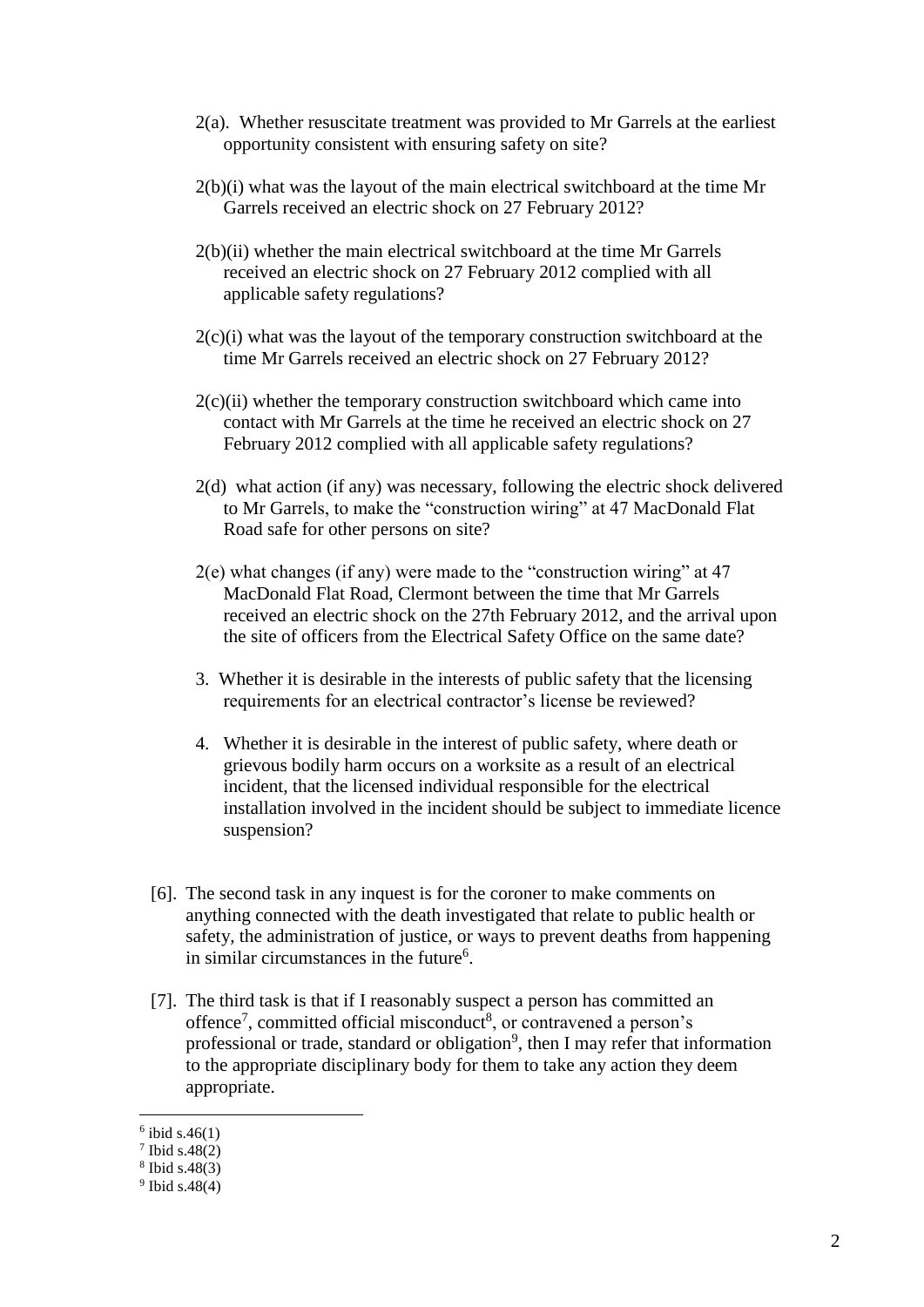[8]. In these findings I address these three tasks in their usual order, Findings, Coroners Comments, and then Reporting Offences or Misconduct<sup>10</sup>.

## **Factual Background & Evidence**

The uncontentious matters

- [9]. The incident occurred at a building site located at 47 MacDonald Flat Road, Clermont. This was a site just on the outskirts of the rural town of Clermont, which is located approximately 275 km south-west of Mackay, Queensland.
- [10]. The developer<sup>11</sup> of the site advised that the site was initially zoned as industrial land, but the developer was encouraged by the local authority, due to the then rapid expansion of the coal industry, to change its development to provide for high density residential housing. Accordingly an application was made to the relevant local authority, the Isaac Regional Council, to develop 81 townhouses, which comprised 40 duplexes and one manager's residence. Accordingly it was a sizeable development, and the simple way to reflect this is that 81 townhouses were to be constructed along three internal roads<sup>12</sup>. The residential building construction works alone were worth some \$16 million<sup>13</sup>.
- [11]. For such a sizeable development there is a very curious lack of contractual documentation I would ordinarily expect for such a large commercial venture. For instance the evidence was that there was no written contract entered for the civil construction works on site. In evidence the builder said that civil construction work is the providing of what the layman considers are essential services for residential allotments of land located in a town, namely bitumen roads, footpaths, underground stormwater drainage, electricity and sewerage, all connected to the town supply.
- [12]. In addition the construction of the residential duplexes commenced and progressed before completion of the civil works<sup>14</sup>. This meant that the duplex construction work was occurring when the entire site, including the internal roads, were simply bare ground. This is material to two important issues, the state of how electricity was supplied for construction work, and the surface condition of the ground, particularly as to surface water drainage affecting what is essentially the ground conditions 'under foot'.

 $10$  I have used headings, for convenience only, for each of these in my findings.

<sup>&</sup>lt;sup>11</sup> SCN Pty Ltd A.C.N. 083 231 387 as trustee of the CS Family Trust (Mr Colin Street is the director)

 $12$  See exhibit D.21.2 which contains the registered DNRM (or more commonly known as the Land Titles Office) Survey Plan 242667

 $13$  T3-28 at 33 admission by Mr Labuschewski

 $14$  in Mr Labuschewski's evidence (T3-25 at 40) he described the site as being just a "paddock" before any work commenced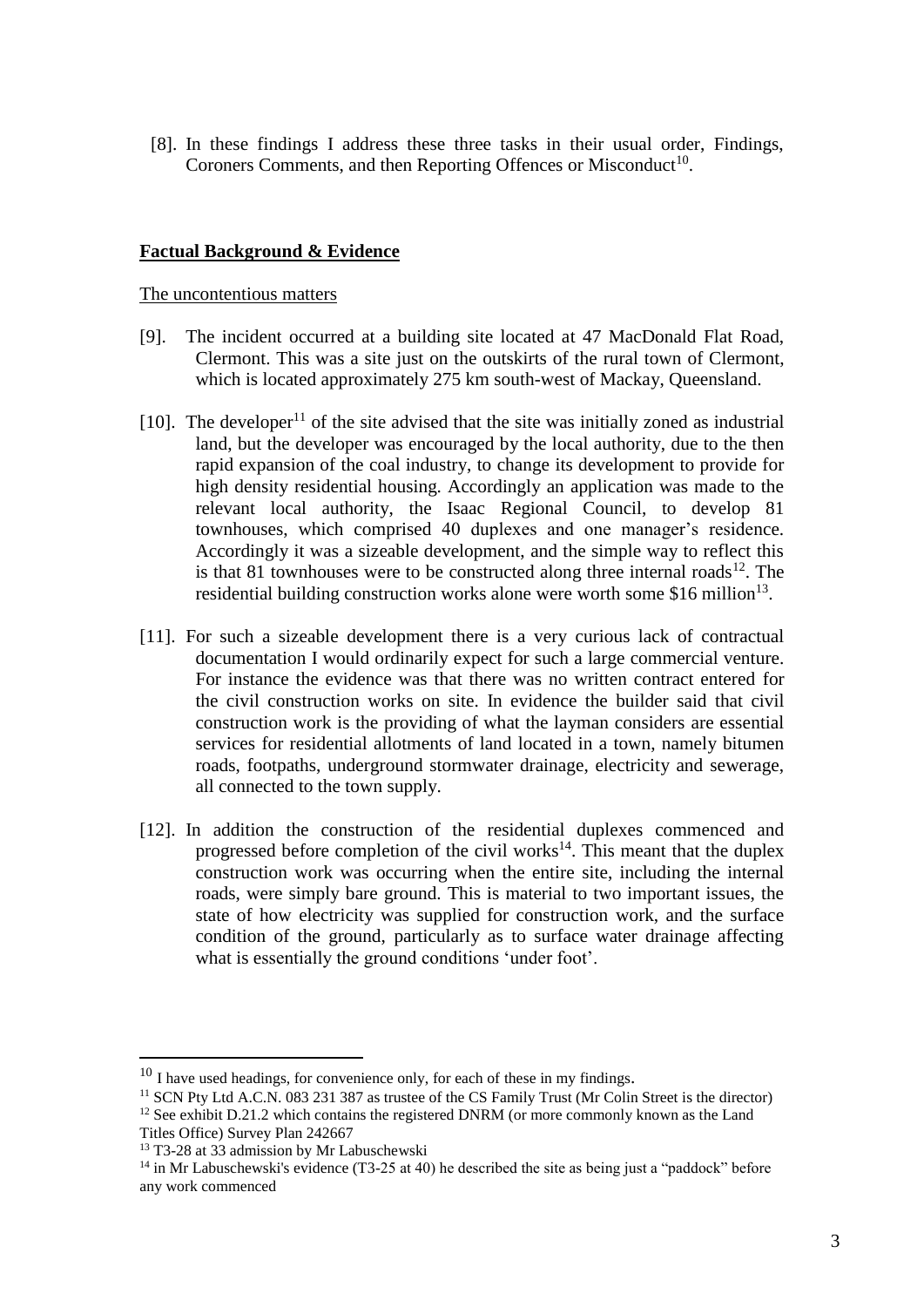- [13]. For construction purposes the electricity supply is brought to the site and connected to a construction switchboard on a pole<sup>15</sup>. This is the main switchboard where the Ergon meter is located for the site. That work was done by Cold Spark Pty Ltd, and the individual electrician who did this work was Mr Nathan  $Day<sup>16</sup>$ . The layout, or electrical componentry, that was set up within this construction switchboard on the day that Mr Garrels died is the central issue in contention which I must resolve. I deal with that issue later in my findings.
- [14]. Importantly that construction switchboard should include the isolator switch for the entire site, a number of fuses determined to be of a certain amperage rating depending on the length and configuration of the circuit they serve, and residual current devices, or RCD's, as required.
- [15]. The purpose of the isolator switch is that the simple flicking of that switch turns on and off the power to the entire site. The fuses are designed to 'blow', or fail, once a certain excess current passes through them, thereby cutting the circuit. It can take a few seconds of excess current flowing through it before it blows. Therefor they provide for electrical protection against an oversupply (or termed overcurrent) at a pre-determined electrical current (e.g. 40 amps).
- [16]. An RCD is a residual current device which trips, or turns the power off on that circuit, if it detects any difference in current between the energised wire and the return wire, which essentially detects any short-circuit or what may be expressed as an electrical anomaly in that electrical circuit. Throughout these findings I may use the term  $RCD<sup>17</sup>$ , or safety switch, interchangeably, as it is essentially the same item.
- [17]. The RCD's protective function is that it must meet the standard or requirement that it needs to trip, or cut the power, within just 0.4 of a second once it detects more than 30 mA of difference in the electrical circuit. The reason for this is to prevent the incidence of electrocution to an individual. Electrocution interrupts the heart's delicate electrical activity required for a rhythmic heartbeat. It is fatal if compromised. The very small 30mA electrical current and time of just 0.4 seconds (400/1000ths of a second) protects the human body's cardiac rhythm.
- [18]. Fuses and RCD's are not interchangeable in their functions, rather they are complimentary to each other as they each protect against differing electric occurrences which can occur.

<sup>&</sup>lt;sup>15</sup> Frequently termed a builders pole

<sup>&</sup>lt;sup>16</sup> Of some interest, to my thinking at least, was that in evidence Mr Day readily conceded that during his apprenticeship and work life he had done very little house wiring, or re-wiring, and mainly did service and repairs of fans, domestic appliances, what one may call 'whitegoods', and coldrooms, see T1-27 at 35-40, and see T1-31 at 40-45, yet here he was attempting to do an entire residential subdivision of 81 duplexes

 $17$  the term RCBO was also referred to in evidence and it is essentially an RCD with the additional function of a circuit breaker included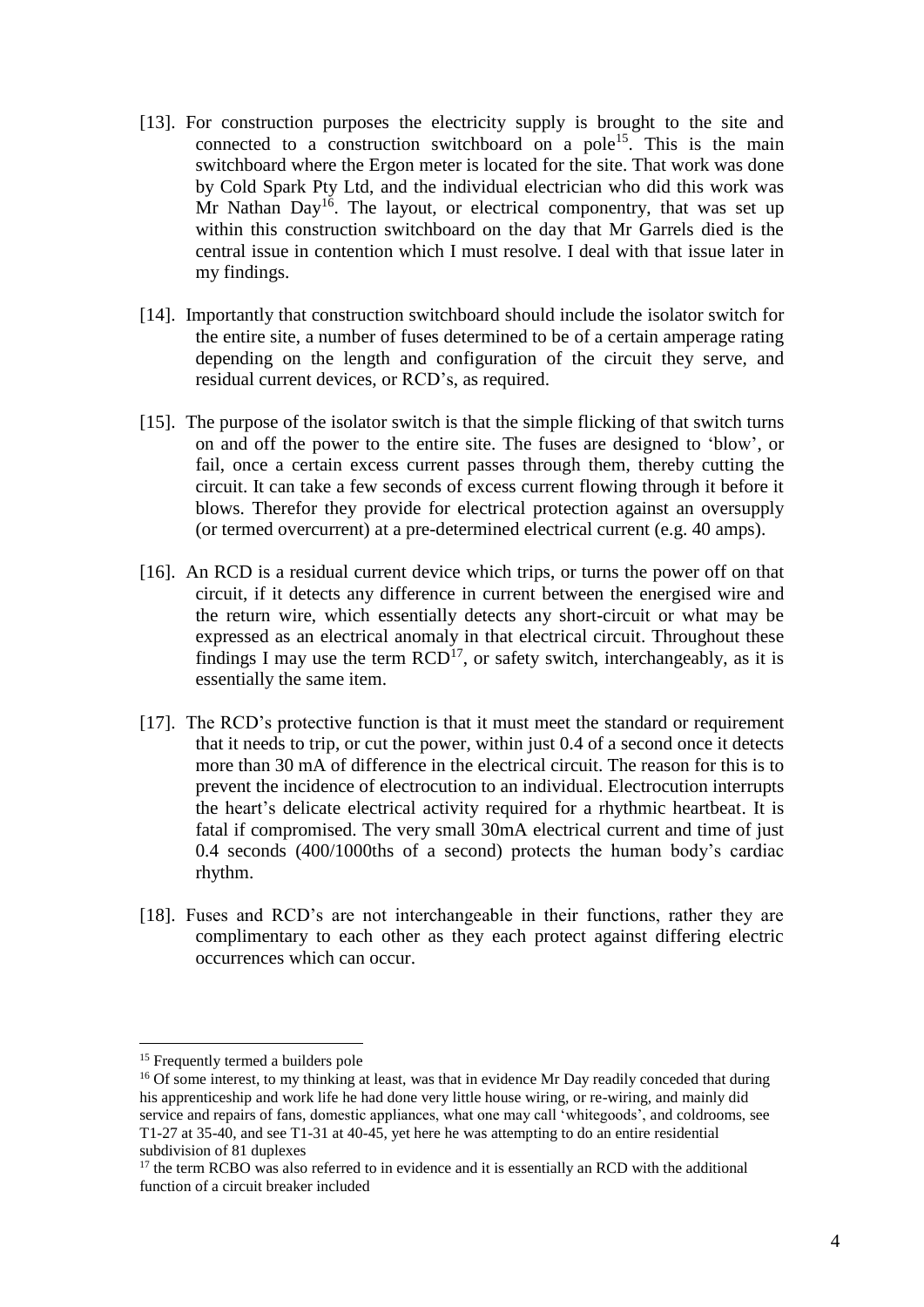- [19]. The building site, whilst containing 81 residences to be constructed, was divided into 81 allotments of land, and may be conveniently divided along the lines of the internal roads. The construction site had three internal roads, which persons on the site merely called first street, second street, and third street. I will use references to the internal streets and the allotment numbers from the Survey Plan as they are a convenient way to identify where certain incidents occurred, or where people were, at certain relevant times. A copy of the survey plan<sup>18</sup> indicates the 81 lots<sup>19</sup>, and the three streets, with first street being at the northern end (or top of the plan by page orientation), and third street is at the bottom $^{20}$ .
- [20]. The mains electricity supply ran to the site from the Ergon power pole, with a transformer attached, on the other side of MacDonalds Flat Road. Power then fed down the construction power pole to the construction switchboard. From the construction switchboard the electrical contractor, Mr Day, then ran what he termed 'construction wiring' in a number of directions, on circuits, from the construction switchboard around the site. Essentially he ran it along the site's western boundary, parallel to MacDonalds Flat Road, and then down each street. In first street he ran it down each side of the street. There was construction wiring on the northern and southern side of first street, making two lines, then again in second street, and lastly in third street. Essentially there were four construction wiring supplies running from the construction switchboard.
- [21]. The electrical contractor then established power outlets at various places as required for the construction work along the construction wiring. As ay 27 February 2012 this is represented on the survey  $plan<sup>21</sup>$  reproduced as Appendix 1 to these Findings.
- [22]. Power outlets, as double general-purpose outlets (termed GPO's) within a weatherproof<sup>22</sup> box on timber stakes were located at various locations along each circuit.
- [23]. The construction wiring, as at early February 2012 was simply running along the surface of the ground. Wiring standards require construction wiring to either be buried within conduit at least 600 mm below the ground surface level, or strung up on poles, well above the ground. Mr Day was the person

 $18$  The exhibit is reproduced as Appendix 1 to these Findings

 $19$  in what is a community titles scheme, what people may call group title or building unit title (which is not the specific legal terminology, but is easily understood by the layman). I also use the term

<sup>&#</sup>x27;allotment' in these findings even though it strictly has a different legal use, but it is readily understood by the layman.

 $20$  I say this because the survey plan did not identify the streets, as they are simply internal streets not then named.

 $21$  the red dashed lines represent the construction wiring. The blue dots represent construction subboards. The construction power pole, and construction switchboard, is indicated by an 'X' in a blue circle seen in lot 75

<sup>&</sup>lt;sup>22</sup> weatherproofing is designated by an "Ingress Protection" number, or termed an 'IP' number. The expert advised that this is a two digit number, with the first digit representing the ingress protection for dust or particles, and the second digit indicating water resistance protection. It is on a scale of 1 to 8. These weatherproof GPO's were given the designation IP 53, which meant they had a weatherproofing against water ingress of 3 in the scale of 1 to 8, where 8 represents the greater protection.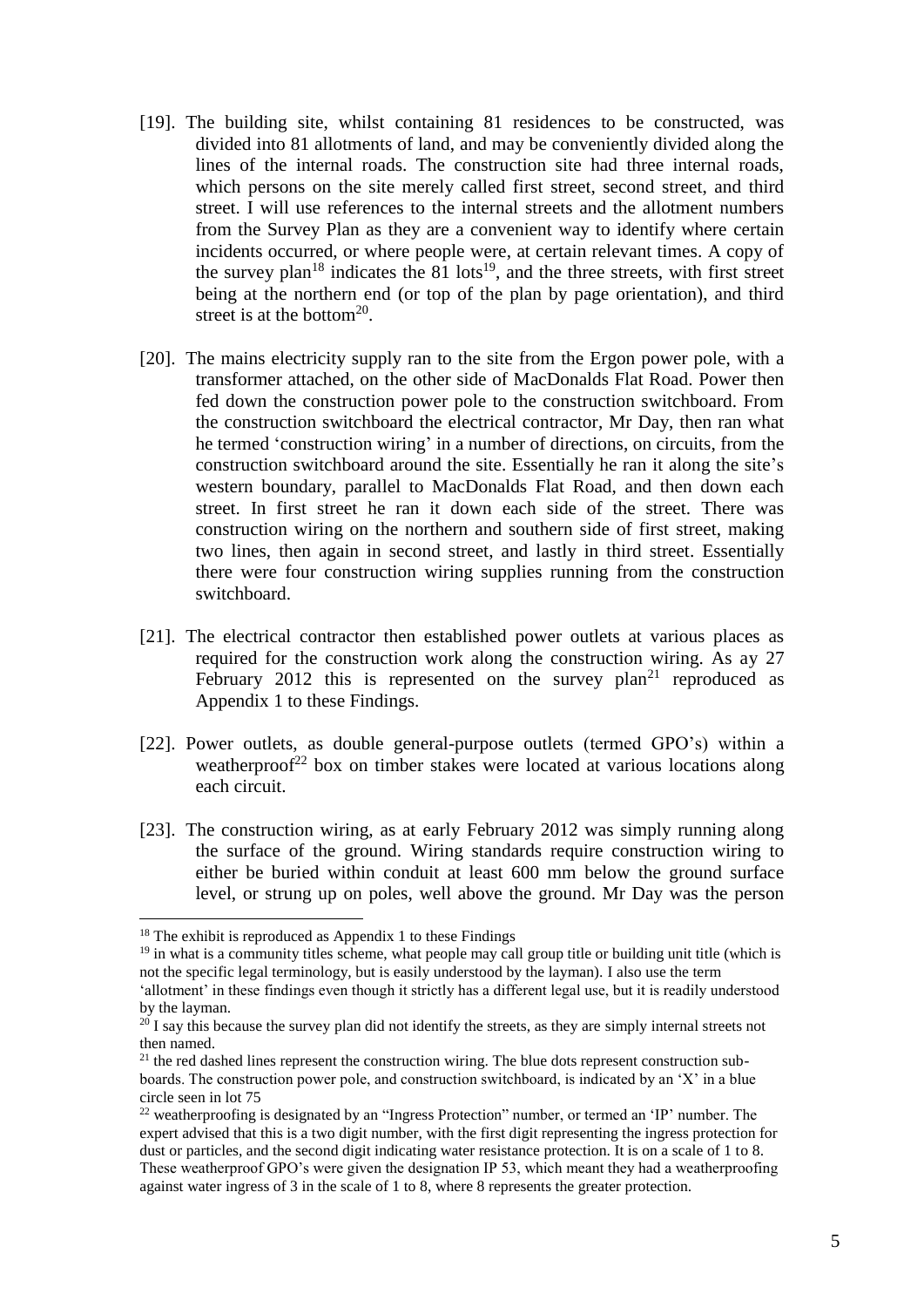responsible for laying out the construction wiring along the ground at the site. I will comment later on how this came to be.

- [24]. An anonymous written complaint<sup>23</sup> was made on 7 February 2012 to WHSQ regarding perceived breaches of health and safety laws at the site. It was appropriately referred to their Mackay office, and on 13 February  $2012^{24}$  the Mackay Regional Operations Manager assigned the issue to a Principal Inspector, Mr Hawley. He was able to travel to the site at Clermont the very next day to conduct a site inspection. This inspector<sup>25</sup>, Mr Hawley, attended the site on 14 February  $2012^{26}$ . Clearly this was a timely response, and a site attendance some 275 kilometres away, was able to be undertaken promptly. On site in Clermont, he identified himself and spoke with the person he considered was the principal contractor, Mr Labuschewski. Mr Hawley then conducted an inspection of the site. A number of safety matters were concerning to Mr Hawley and so he issued a number of notices to Mr Labuschewski's company, Daytona Trading Pty Ltd.
- [25]. Significantly there were two types of notices that were issued. Firstly, an '*Improvement Notice'* for work practices which were considered deficient. This included the site being untidy, and scaffolding considered inappropriate. Seven days were permitted for these matters to be addressed. Secondly notices, termed '*Electrical Safety Protection Notice*', under the Electrical Safety Act were issued for what Mr Hawley considered were electrical safety breaches. In this regard Mr Hawley had a number of options depending upon the severity of how he viewed the electrical safety situation. The first is to issue an Improvement Notice allowing time for the matter to be addressed. Secondly he could issue an Electrical Safety Protection Notice where he could mark the box allowing time for a matter to be addressed. Thirdly he could issue the same Notice with the notation that the situation poses 'an immediate electrical risk to person or property', which in my view requires the matter to be addressed 'immediately'<sup>27</sup>, which is effectively the highest level of concern. He also had the authority<sup>28</sup> to have the power to the site switched off. Mr Hawley considered the situation before him and then consciously issued the 'highest level of concern' <sup>29</sup> notice, that circumstances were an immediate risk to persons or property. This 'assessment' of the then situation at the site was most telling. Power to the site was not immediately disconnected, although this could have been done by simply contacting the local electricity supplier in Clermont, Ergon Energy, who had staff who would have been able to attend to that task promptly.

 $23$  see exhibit C-14, which was tended. By the consent of all parties the name and contact details of the person making the complaint were redacted (blacked out, in simple terms)

 $24$  See exhibit D-18 paragraphs 2 & 4

<sup>&</sup>lt;sup>25</sup> He is identified in the Departmental Report exhibit C-2 as a 'senior construction inspector' but I presume Principal Inspector is a similar term. It is clear he would have been experienced in investigations whatever is his appropriate title may be.

<sup>&</sup>lt;sup>26</sup> See exhibit C-2 at page 6, paragraph 4 (the Report is not paginated, nor paragraphed)

 $27$  as that is the term used in the Notice

 $28$  See Electrical Safety Act s. 154. (reprint 4D applicable at that time, and whilst various reprints occurred this section remained consistent in its operation). This is a particular issue I address later <sup>29</sup> This is my term, not that specified in an Act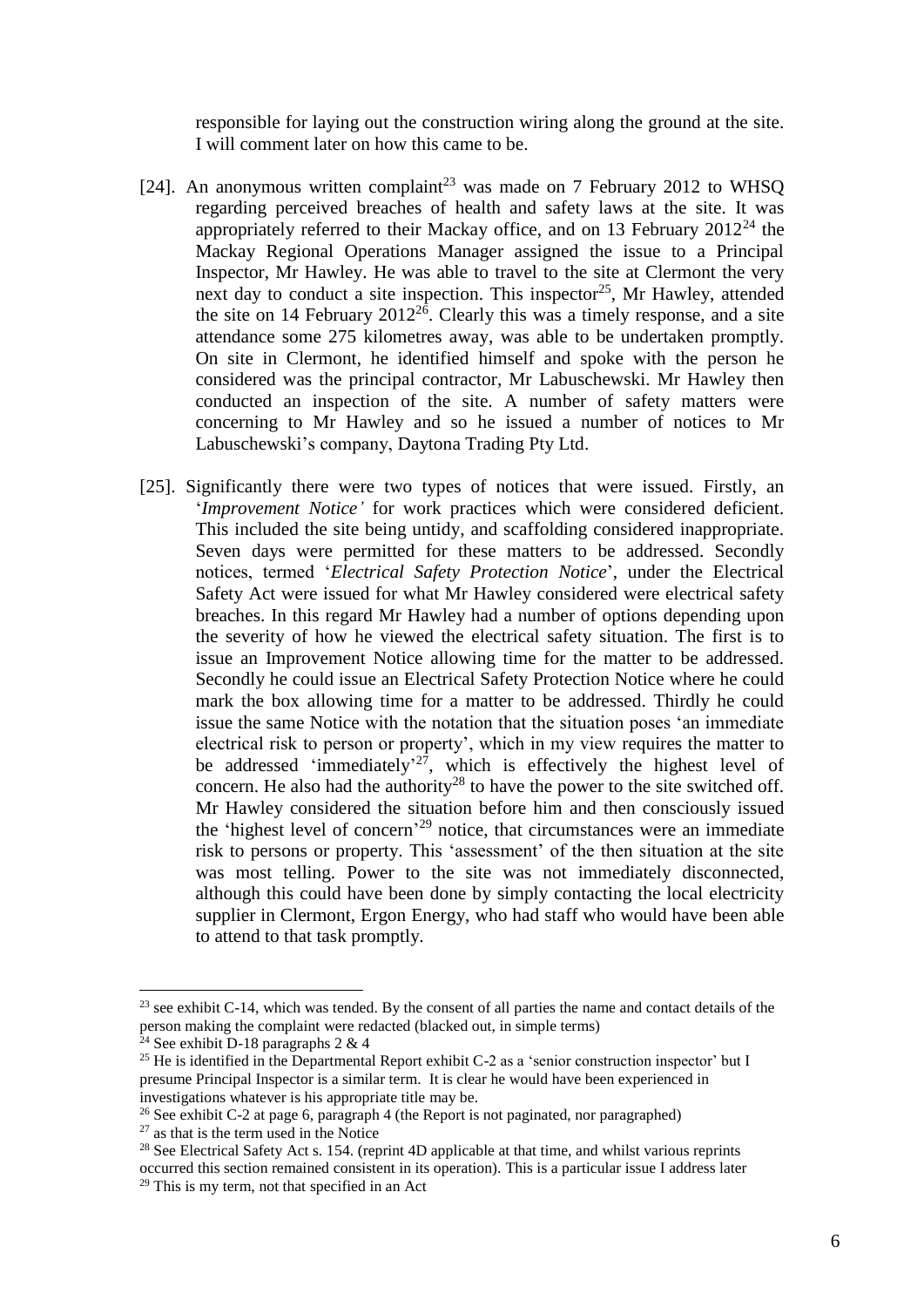- [26]. Daytona Trading then believed<sup>30</sup> they had until 20 February 2012 to attend to the issues in the various Notices. They commenced taking steps but could not do so within the initial period and so requested a further seven days. They were in contact with Mr Hawley who, by email, permitted them until 10.00 a.m. on 27 February 2012 to have the matters addressed (and in this regard I leave aside the electrical safety notices issued).
- [27]. Daytona Trading were under considerable time pressure to address these matters. The electrical safety matters were discussed with Mr Day and it was decided, I find collectively agreed between Mr Day and Mr Labuschewski, that the defective construction wiring to the GPO's on timber stakes were to be replaced with temporary, freestanding, construction sub-boards located at the same points, and by placing the construction wiring 'underground' in a trench.
- [28]. The reason given as to why temporary measures were taken rather than permanent measures was because the civil works were then yet to be done. Accordingly they believed that permanently locating the electrical wiring underground in conduit could not then be done as it may have to be relocated when the civil works were done later. This brings into sharp focus why the failure to complete the civil works at the outset becomes relevant.
- [29]. There was a delay in Mr Day sourcing the appropriate temporary construction sub-boards but eventually these were delivered to the site on Friday, 24 February 2012. When these were delivered they did not have the appropriate PVC fitting, which consists of an adapter, which is a plastic tube shaped fitting, which is glued to the conduit, and then the adapter fitting is then fed through the base of the metal box, but importantly secured on the inside with a locking nut<sup>31</sup>. Mr Day noted that these were not delivered but proceeded to use the temporary switchboards. The PVC fitting would be readily obtained from many electrical suppliers. Mr Day then spent that Friday wiring up these 10 switchboards for them to be erected before the deadline of 10.00 a.m. on Monday morning, 27 February 2012. Both he and Mr Labuschewski believed that the safety inspector would be returning to site. They were working to a very tight timeframe.
- [30]. Around the time that the temporary electrical switchboards were delivered, and over the weekend prior to Mr Garrels' death on the Monday morning, a significant amount of rain fell in the Clermont area. This left the worksite very wet. In evidence Mr Day described the ground conditions near where Mr Garrels was electrocuted as being very muddy and in some places he would sink into the ground up to one metre deep<sup>32</sup>. No doubt the situation was compounded by the fact that no civil works to address the site's surface water

<sup>&</sup>lt;sup>30</sup> a somewhat perplexing assumption when certain notices specified an "immediate electrical risk to person or property has arisen"

 $31$  it has a threaded end over which a locking nut is used to secure it in place. Its' purpose is to cover the sharp metal edges of the entry point located through base of the metal housing of the switchboard to protect the plastic coating of the wires which pass through it

 $32$  The investigating police officer described the site conditions at the incident location as a 'quagmire'. see exhibit B-1page 2, paragraph 5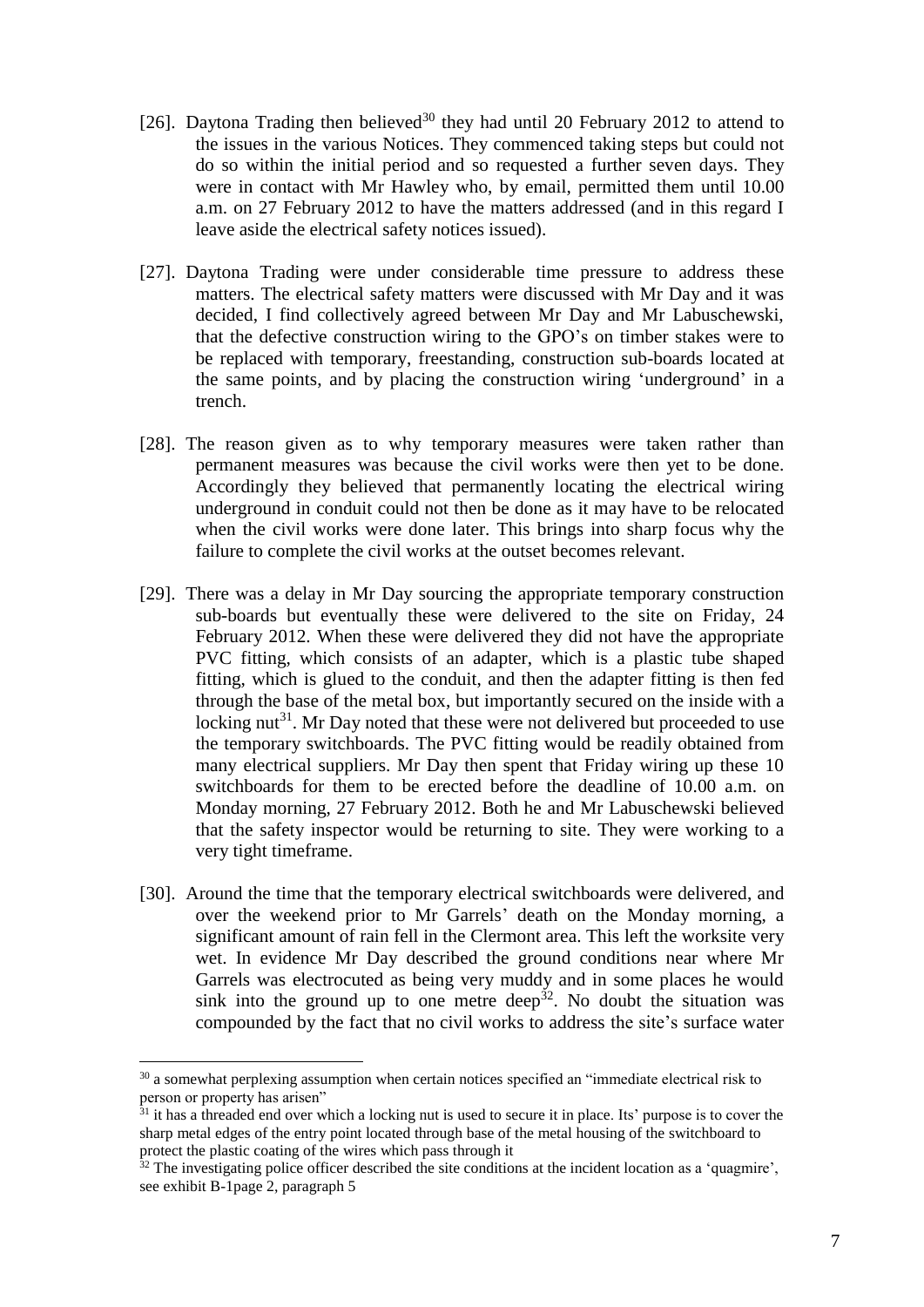drainage had then occurred. Perhaps correctly addressing surface water drainage was a reason the civil works were not yet done. Notwithstanding these wet and boggy conditions work at the site continued.

- [31]. On Monday, 27 February 2012 Mr Day was working his way through the site replacing the double GPO outlets with the temporary construction switchboards. He was doing this work in conjunction with Mr Jason Kershaw who was operating a backhoe backfilling trenches as the electrical cable was laid. Mr Kershaw was specifically chosen by Mr Labuschewski for this job that morning because he was a proficient backhoe operator. Mr Kershaw described in his evidence that he felt comfortable when doing this work as he was working with the electrician. Accordingly, at all times he thought that the power supply would be rendered safe when he was working near the electrical cabling.
- [32]. They worked their way along the first street erecting the temporary switchboards and backfilling over the electrical cable. The power was reportedly isolated whilst they undertook this task. Mr Day and Mr Kershaw then proceeded to the second street and undertook the same task. This all occurred without incident. Mr Kershaw was then advised by Mr Day to go to the third street to undertake the same activity. Precisely what was said between the two men I will resolve later in my Findings.
- [33]. Mr Day then became delayed by a request from another tradesman onsite and did not isolate the power to the third street before Mr Garrels was electrocuted. Mr Day openly conceded this much.
- [34]. Mr Garrels was working down near lot 51, with another young labourer. They were creating makeshift bins, from reinforcing steel, into which construction debris was to be placed to clean up the site. This was one of the requirements of an Improvement Notice issued.
- [35]. Whilst Mr Kershaw undertook his activity of backfilling of the trenches he worked his way towards lot 51. When he got to lot 51 he asked Jason Garrels and the second labourer to hold the construction switchboard upright $^{33}$  so that he could fill in around its' legs so that it stood up. The two young labourers did as they were requested by Mr Kershaw, Mr Garrels holding the outside of the metal temporary construction switchboard, while the second labourer was removing pieces of timber lying over the trench. As Mr Garrels was holding the switchboard, attempting to position it in the trench, he was moving it back and forth when he was suddenly electrocuted. Mr Kershaw describes that he saw sparks fly from the base of the metal switchboard and that Mr Garrels held the switchboard for about three seconds before being thrown to the ground<sup>34</sup>. Mr Kershaw immediately identified that he had been electrocuted. Mr Kershaw called for assistance from other persons nearby and called for the power to be cut because to him it was evident that the power, to that part of the

<sup>&</sup>lt;sup>33</sup> it was at that time simply lying on the ground, across some timber, over the unfilled trench

<sup>&</sup>lt;sup>34</sup> Likely this occurred at 9.45am, as the 000 called is recorded by the OAS as being received at 9.46am (see exhibit K.1 and K.2)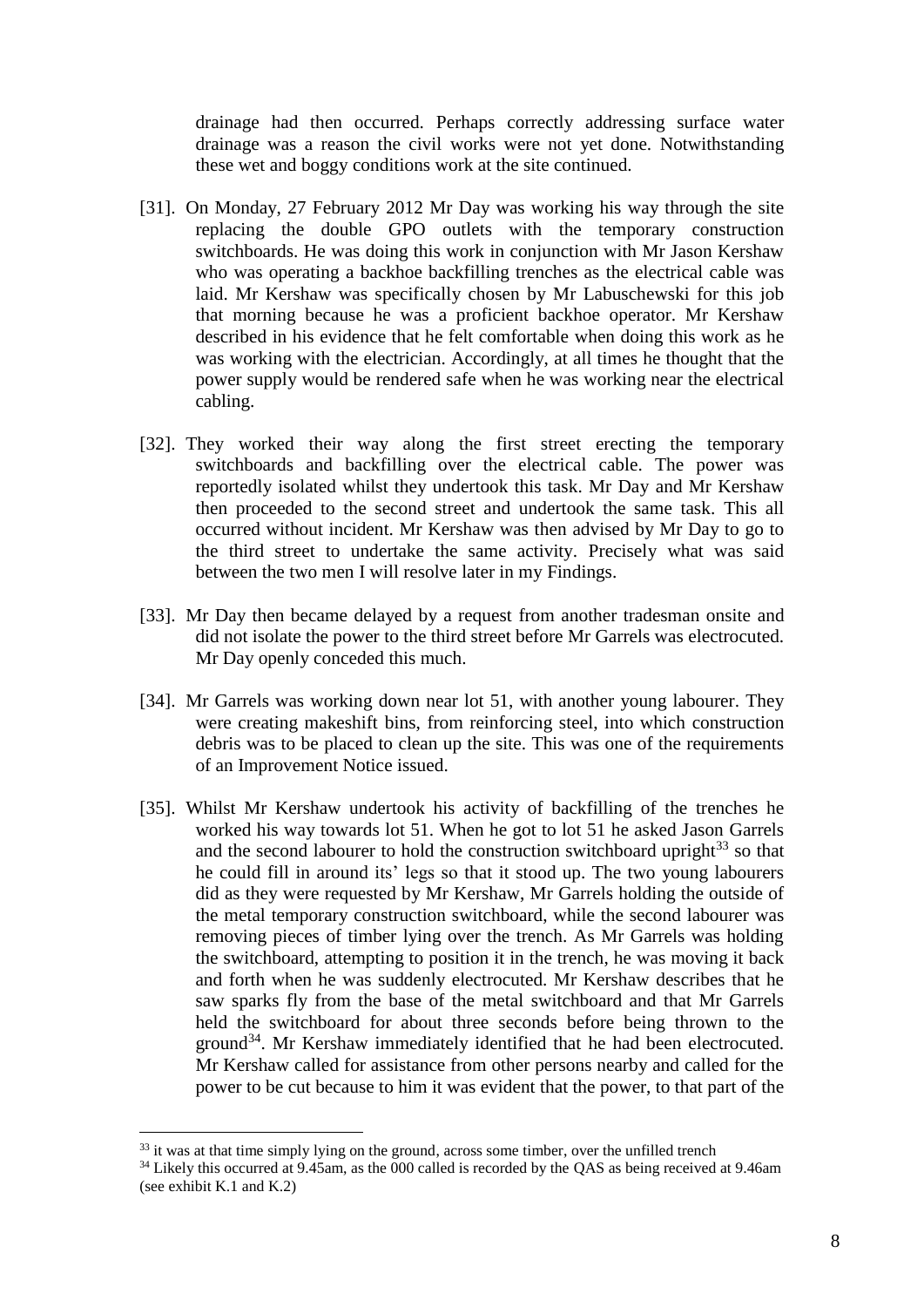site, was still active. Other tradesmen who were nearby immediately came to assist, and word spread around the site that a person had been electrocuted.

- [36]. At this time Mr Day was in the vicinity of lots 5/6 (or called units 5 and 6) when he heard<sup>35</sup> that a person had been electrocuted. He immediately went to the main construction switchboard at lot 75 and turned off the power by simply flicking the isolator switch in the main switchboard. He then rode his quad bike<sup>36</sup> down third street towards lot 51 where Mr Garrels was. This distance is approximately 190 metres. On his way he was handed a mobile telephone and spoke with the emergency services operator to provide details of the incident and the address where they were. He continued to where Mr Garrels was to assist if he could. Nearby workmen had already commenced manual CPR.
- [37]. Ambulance officers arrived approximately 7 minutes later. The ambulance vehicle was unable to drive directly to where Mr Garrels was lying due to the wet and muddy ground conditions. Not only could the ambulance not reach Mr Garrels, the paramedics had difficulty walking their equipment to him due to the boggy conditions underfoot. Accordingly one officer went to Mr Garrels, assessed him, and then he was carried back to where the ambulance was located, quite some distance from lot 51. Due to light rain falling at this time they placed Mr Garrels in the back of the ambulance, dried him as they were required to use a defibrillator, and then commenced appropriate resuscitation. They commenced resuscitation in the rear of the ambulance and then transported Mr Garrels to the local hospital. Workmen at the site had to push the ambulance to assist it to leave the site due to the boggy nature of the ground. When Mr Garrels arrived at the Clermont hospital, at 10.20 a.m., his mother, who had heard that a young man had been electrocuted on a worksite, was present as she is a registered nurse at the hospital. Medical personnel at the hospital continued efforts at resuscitation before ultimately it was declared that Mr Garrels had passed away. Mrs Garrels displayed thorough professionalism in the circumstances, even remaining in a presence of mind to conduct the handover from the ambulance officers. For this she has my admiration. It is a situation no person in a professional capacity ever wishes to find themselves in, and no doubt compounds her grief. It clearly affects her profoundly.
- [38]. After the ambulance left the building site, approximately<sup>37</sup> 30 minutes after Mr Garrels was electrocuted, Mr Day went to the main construction switchboard as he decided he "wished to make it electrically safe". He readily admits he then removed every electrical component in that switchboard and says he placed those items in his work vehicle. After he had stripped the main

 $35$  His evidence was that he received a call on his mobile telephone regarding the incident

<sup>&</sup>lt;sup>36</sup> this gives some indication of the size of the entire worksite, as a quad bike is used by him for travel within the site, rather than simply travelling on foot. Eighty-one dwellings, all at ground level, also indicates the significant size of the site.

<sup>&</sup>lt;sup>37</sup> I can only approximate this time as there is no recorded departure time in the eARF of the OAS records (not that I am critical of them, rather they had both ambulance officers working on Mr Garrels in the rear of the ambulance, whilst a QFRS member drove the ambulance unit, which likely explains why no radio call was made to advise of departure, and the hospital had already been notified well prior to this time to expect the patient)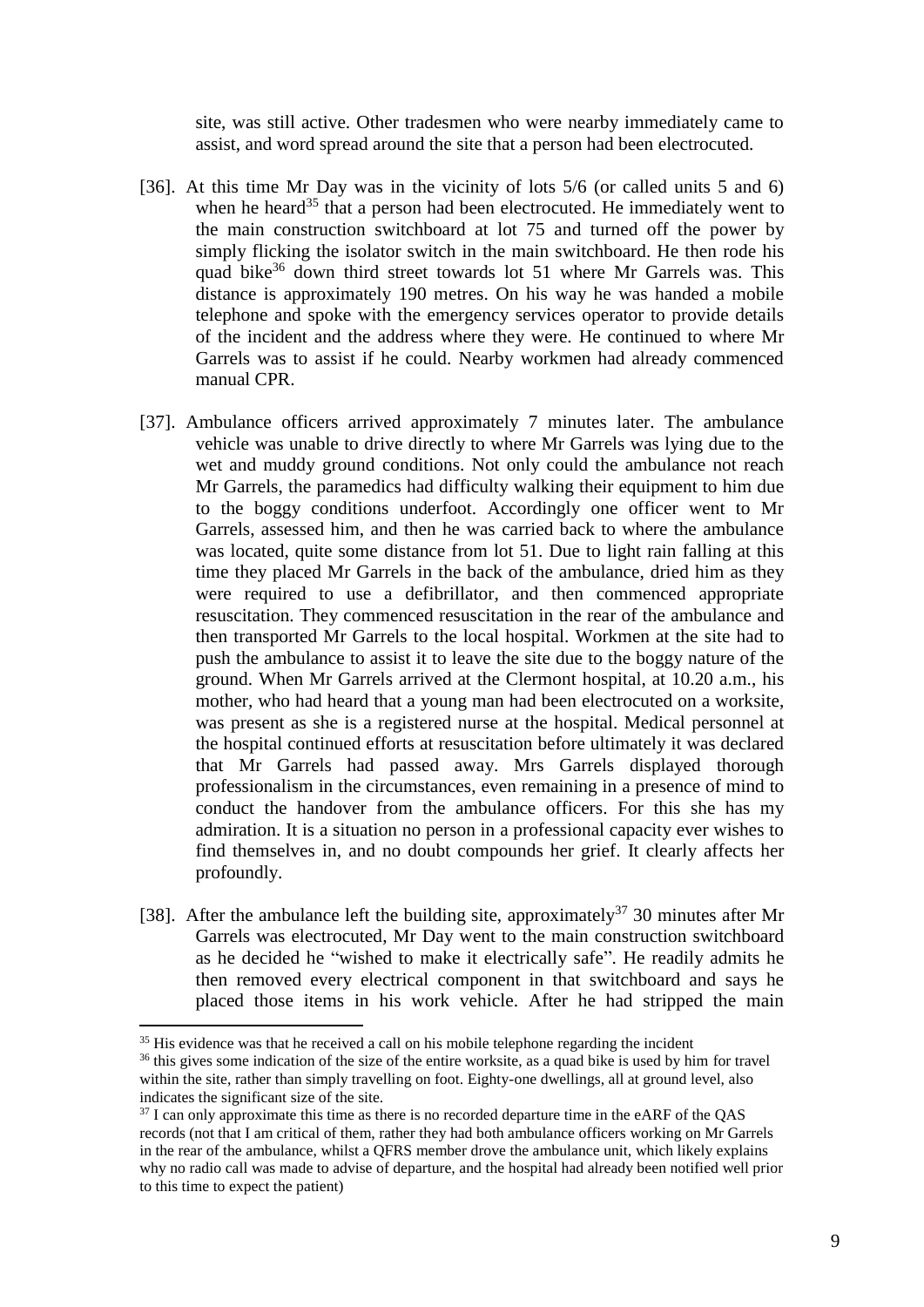construction switchboard all that was left was the empty metal box, the installed Ergon meter, and bare wires.

- [39]. The police were notified of the incident and attended the site. Workplace Health and Safety Inspectors were on site late that afternoon. Even though it is a building site the QBSA, now Queensland Building and Construction Commission, were not notified of the incident until many months later when advised by Mr Garrels' father<sup>38</sup>.
- [40]. Investigations by the police and WHSQ ensued. The police investigation remains an open investigation should there be sufficient evidence to justify the commencement of any criminal prosecution.
- [41]. WHSQ commenced prosecutions against Cold Spark and Mr Nathan Day. The proceedings against Mr Nathan Day were dismissed when no evidence was offered<sup>39</sup>. I find this decision not to proceed with the prosecution somewhat remarkable<sup>40</sup> as the proceedings against Cold Spark resulted in a guilty plea. The court on that charge imposed a fine.
- [42]. WHSQ also proceeded against Daytona Trading which resulted in a guilty plea. Similarly the court imposed a fine against that entity.
- [43]. The above matters are really non-contentious. There are a significant number of contentious matters that I am required to resolve on the evidence.
- [44]. These include:-

- a. Who was the principal contractor in control of the site?
- b. Did Mr Day give a direction to Mr Kershaw to wait until power was isolated before commencing work on third street?
- c. Was there an RCD in the main construction switchboard protecting the electrical circuit on third street?;
- d. Why did Mr Day strip the construction switchboard following the incident, and was it then required to be done?; and
- e. Was there a second person with Mr Day when he made the telephone call to Mr Kershaw?

<sup>&</sup>lt;sup>38</sup> why no notification to the QBSA was made at the time is very perplexing as a number of government agencies had attended (I understand an MOU between the QBCC (then QBSA) & OFSWQ (then WHSQ) addresses this today. I was advised there is no obligation on the principal contractor to notify the QBSA, an issue I address in my Recommendations.

 $39$  this was advised to me by Counsel for WHSO see T5-93 at 17 - 25

<sup>&</sup>lt;sup>40</sup> as I do not have all the information as to why the prosecution against Mr Day personally was not continued I cannot comment any further, but it is noted that the prosecution against his company, arising out of the same circumstances, did proceed, and he was the only electrician responsible for the particular electrical work in question.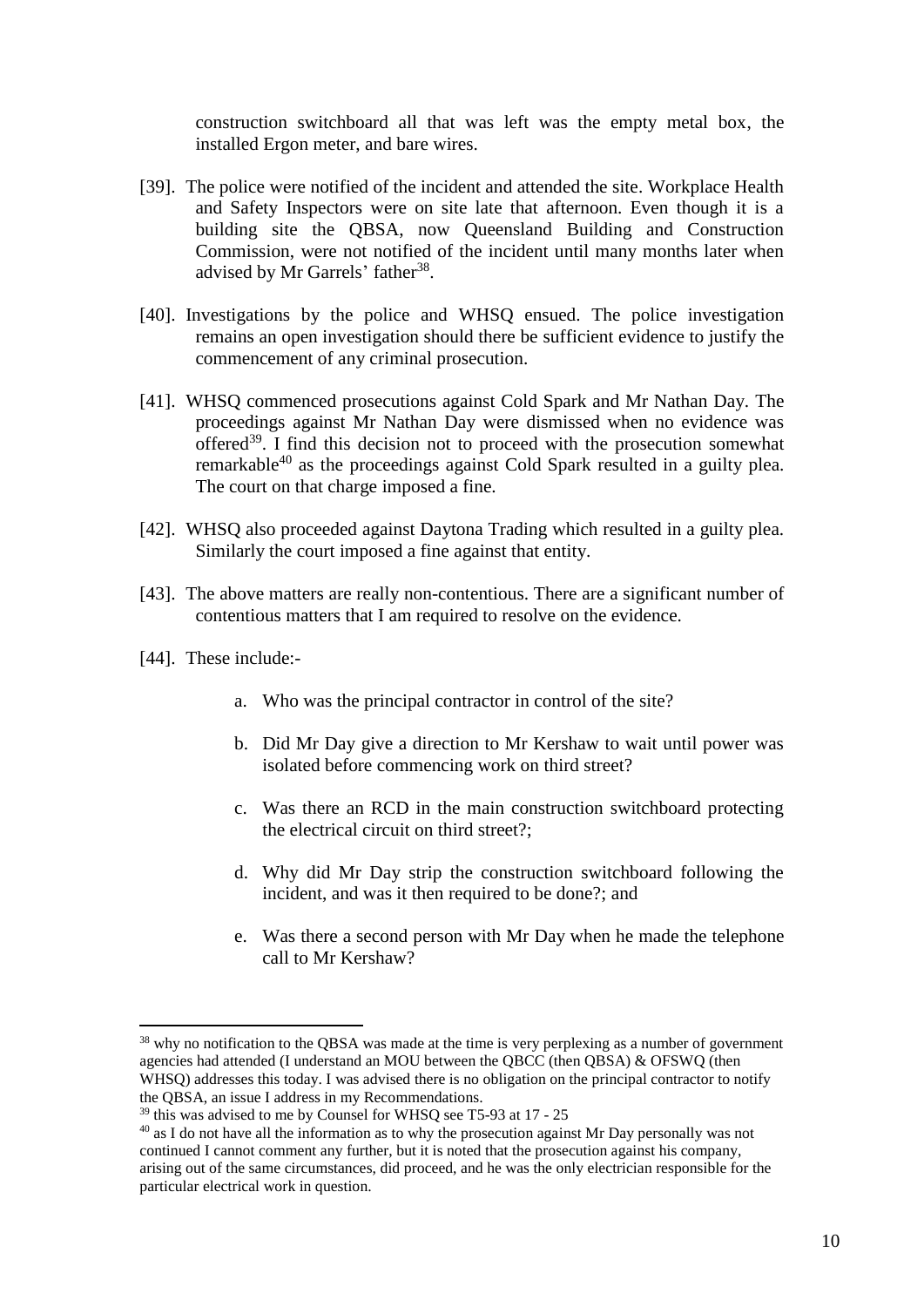#### The contentious evidence and issues to resolve

a. Who was the principal contractor in control of the site?

- [45]. There is a difficulty in determining who the principal contractor was. There is a lack of formal contractual documentation between the site owner and builder to cover this situation. From the evidence presented at the inquest it was clear that the day-to-day activity on the site was directed by Daytona Trading, under the direction of Mr Labuschewski or his site supervisor. They were present on site each day. This was clearly the understanding of the tradesmen at the site.
- [46]. I appreciate that when later prosecuted by WHSQ the agreed statement of facts presented to the court at the time of the plea of guilty did not concede that Daytona Trading was the principal contractor, as it was not directly relevant to that prosecution. Who was the principal contractor will need to be determined by consideration of a number of factors. Certainly there is a great deal of evidence which points to Daytona Trading being the principal contractor of that worksite, conducting matters for the then site owner  $SCN<sup>41</sup>$ . It was suggested to me that this is an issue I need not resolve. Ultimately I agree that I am not required to resolve that issue for this inquest. Certainly it may be an issue others need to resolve to determine any further proceedings, where relevant.

b. Did Mr Day give a direction to Mr Kershaw to wait until power was isolated before commencing work on third street?

[47]. Mr Day's evidence was that he spoke to Mr Kershaw as they completed the work on second street. He told Mr Kershaw to wait whilst Mr Day went to switch off the power. His evidence was that Mr Kershaw remained on the excavator, whilst Mr Day claims he said to him:-

> *"….. move over to the third street. I will de-isolate<sup>42</sup> the power. Wait for me until I get back. That is when somebody else came up to me – and I just can't recall who, came up to me and said we had this issue in the first street."*

and

<u>.</u>

*"So that is when I left Jason at 36. I had my quad bike in (sic) which I rode around to, let's say, 5/6. I dealt with the matter, being only five, 10 minutes detour. That is when I got – that's when I was informed that* 

<sup>&</sup>lt;sup>41</sup> and even though they are a number of land sale contracts entered, these contracts contained a clause that the 'risk', in legal terms, at the site remained with SCN until settlement, which would only occur after the buildings were constructed

<sup>&</sup>lt;sup>42</sup> by use of the term 'de-isolate' I understood Mr Day meant to turn off the power, which is to 'isolate' the power, and I give him the benefit of this interpretation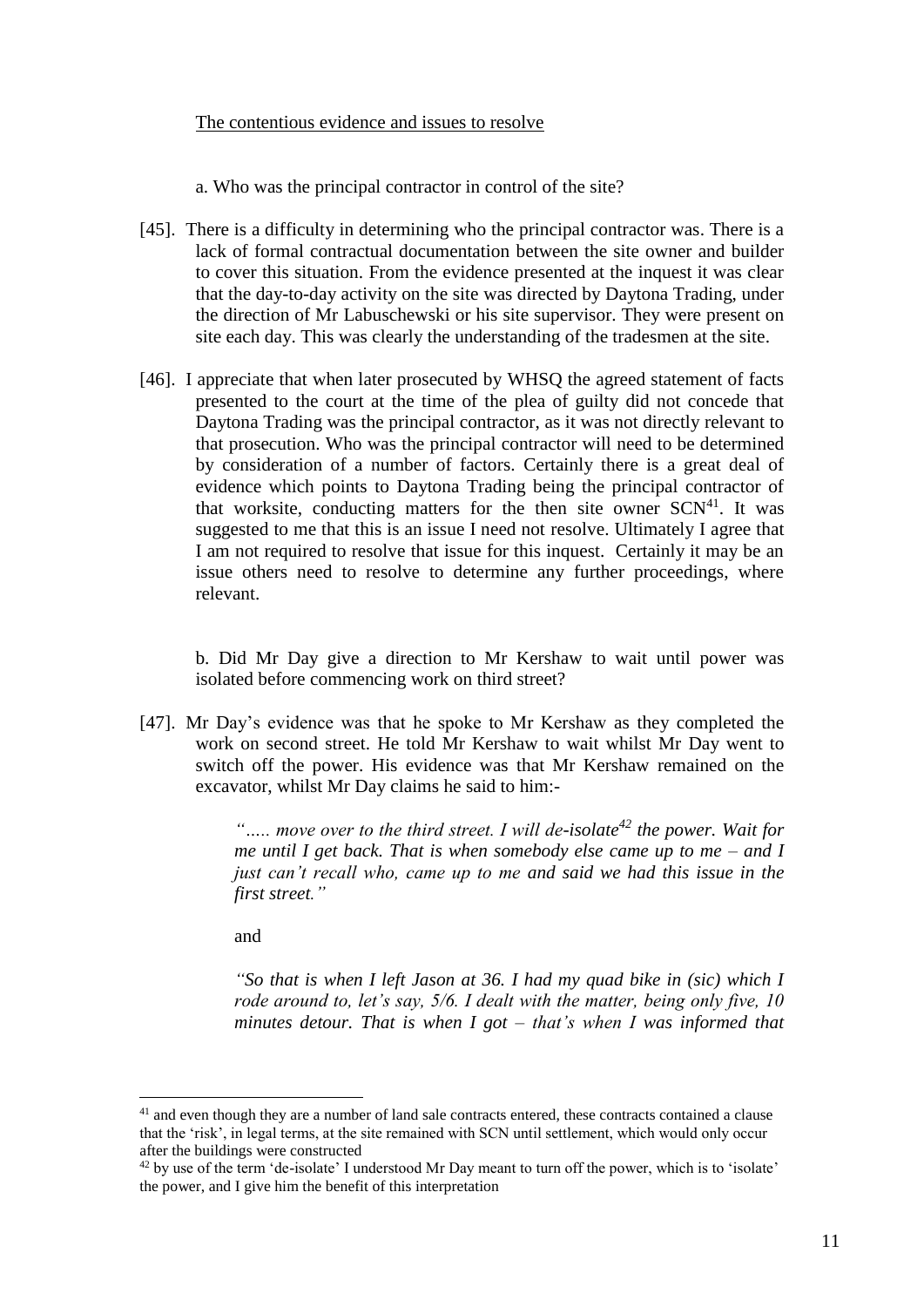*there had been an incident in (sic) which I jumped on the quad bike and I*  rode up to the main switchboard<sup>43</sup>."

[48]. Mr Kershaw's evidence was that when he completed the work on second street he was to move to third street. He says there was no such discussion with Mr Day at that time. His evidence was:-

> *"Now, let's just pause there. Before Nathan left you on the excavator, did he give you – did he tell you to do anything after you finished doing that street? – No.*

*Okay. Did he tell you not to do anything until he was back? – No.*

*All right. When you'd finished assisting the boys, did you then go back to backfilling? – Correct, yes. <sup>44</sup>"*

- [49]. Also in evidence, and of some assistance in determining each person's credibility, there was a telephone call one evening after the incident. On this occasion Mr Day rang Mr Kershaw to discuss Mr Garrels death. This was intriguing for a number of factors. Firstly it was Mr Day who rang Mr Kershaw, who had then returned to his residence near Rockhampton. Mr Kershaw, or perhaps his partner, commenced to record the conversation after it had commenced. In evidence Mr Day identified his voice on the recorded conversation. Mr Day, I observed, was very surprised that a recording of this conversation existed. It was not a conversation he volunteered to any investigators or the court, but once details of it were made known to him he conceded the conversation occurred.
- [50]. The conversation is interesting for a number of factors, but particularly that Mr Day expressed that investigators would turn their attention to as to why Mr Garrels was electrocuted, and this would put him clearly in the 'spotlight' as the electrician. In addition, and quite significantly, Mr Day encouraged Mr Kershaw to see a solicitor, and in fact suggested a particular solicitor and that 'they all needed to have their story the same'. In this regard Mr Day went so far as to 'remind' Mr Kershaw what were the events which had occurred, that Mr Garrels had acted independently, and that he, Mr Kershaw, needed to remember these events this way. Mr Day went so far as to encourage him to write them down. These factors, and Mr Day's observed demeanour and reaction whilst in the witness box to the existence of this recorded telephone conversation, were all very telling against him on the issue of credibility when deciding between his version of events, and Mr Kershaw's version of events, as to their discussion when they completed work at the end of the second street.
- [51]. There is no doubt in my mind that after Mr Kershaw completed the work with Mr Day on second street he was to go to the third street to continue the same backfilling work. There is nothing remarkable in that, he had been doing that

<sup>43</sup> T1-59 at 17-30

<sup>44</sup> T3-107 at 21-29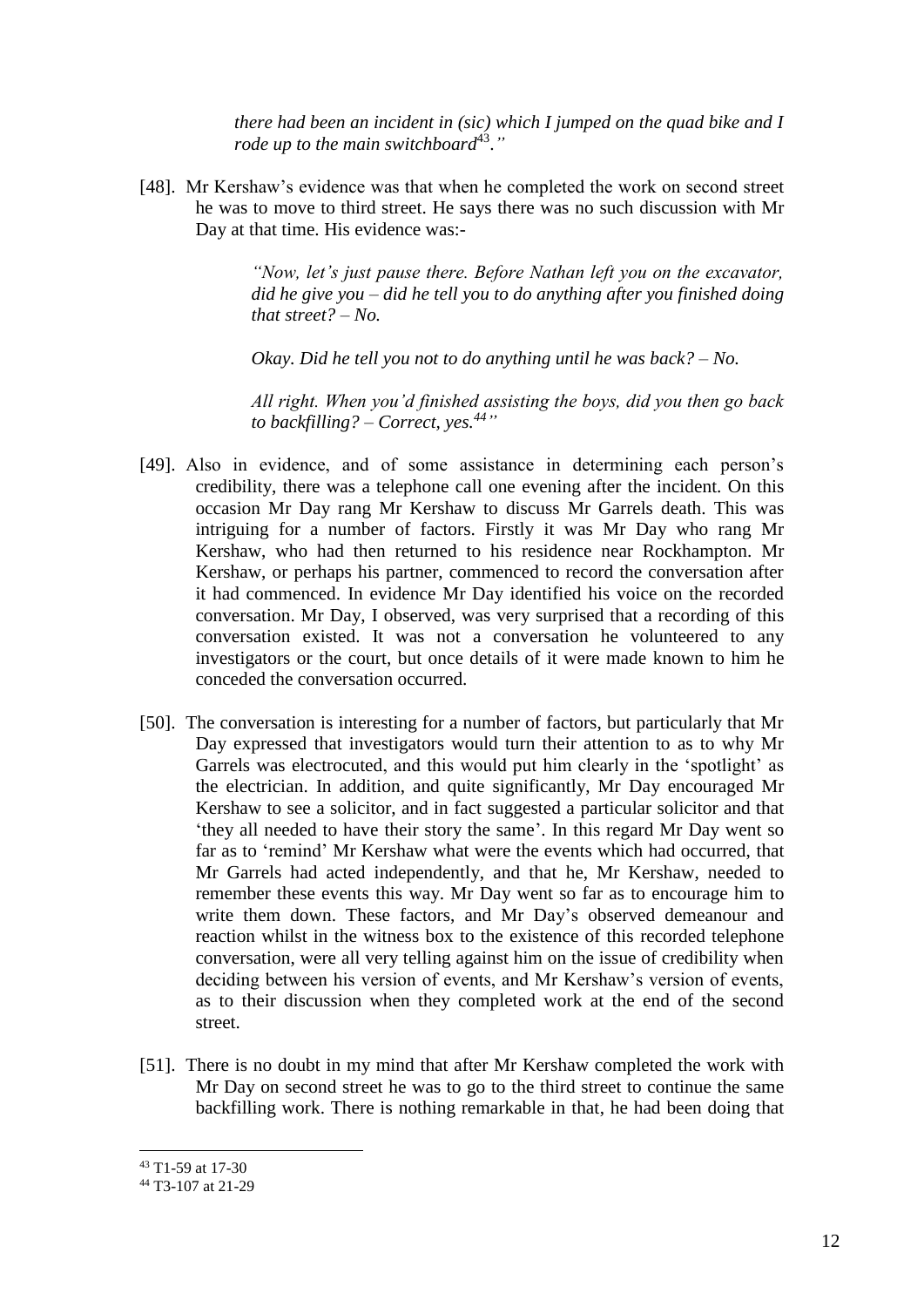all morning. The contentious issue is whether he was advised by Mr Day to wait until the power was switched off. On this issue I had the benefit of observing both men as they gave their evidence. Mr Kershaw presented as a very ordinary tradesman. At times his evidence was very direct, understandable based on his life experiences. At times he found giving evidence very difficult due to what occurred that morning involving Mr Garrels. I formed the view from listening to their evidence, and observing each of the men when giving their evidence, that the evidence of Mr Kershaw is clearly to be preferred on this issue. Factors in his favour were his demeanour, and the way he delivered his evidence, where I formed the view he was not in any way tailoring his evidence to benefit himself, in fact certain things he admitted were matters very detrimental to himself. Incidentally I note that after Mr Kershaw gave his evidence, and no time before, did Mr Garrels' father express to him that despite the circumstances which occurred the family did not hold him responsible for Mr Garrel's death.

- c. Was there an RCD in the main construction switchboard protecting this circuit on the third street?
- [52]. When the electrical safety office inspectors arrived at the site the main switchboard had already been stripped by Mr Day. In his words this was done "to make the site electrically safe". The investigation included having Mr Day draw a wiring diagram, being a sketch plan, representative of what he claims was present in the main construction switchboard at the relevant time Mr Garrels was electrocuted. There were also detailed photographs taken of the 'stripped out' construction switchboard.
- [53]. Investigators obtained an expert<sup>45</sup> opinion on the setup of the construction switchboard as Mr Day alleged. That expert also tested the particular RCD's said to be protecting this circuit.
- [54]. Reduced to its most simple terms Mr Day alleges that there was a 16 amp RCD, installed on the electrical circuit when Mr Garrels was electrocuted. For 'some unexplained reason' on this particular occasion the RCD simply did not operate in its intended function.
- [55]. The electrical expert engaged by investigators had significant and extensive experience. His testing found that the particular RCD operated properly, and in fact 'tripped' in just 0.003 seconds, which is 3/1000 of a second or 3 ms, The Australian Standard requires a minimum performance of 400 ms or 0.4 seconds. The device tested was clearly operating well within the required standard. There was no reasonable explanation, nor alternate expert report nor testing, placed before me on behalf of Mr Day to suggest any reason as to why this particular RCD failed to operate as designed on the day in question.

<sup>&</sup>lt;sup>45</sup> there is no doubt as to the qualifications, and experience, of Mr D Browne, as an expert, with the necessary expertise to undertake the testing and tasks he did. His report is exhibit F.1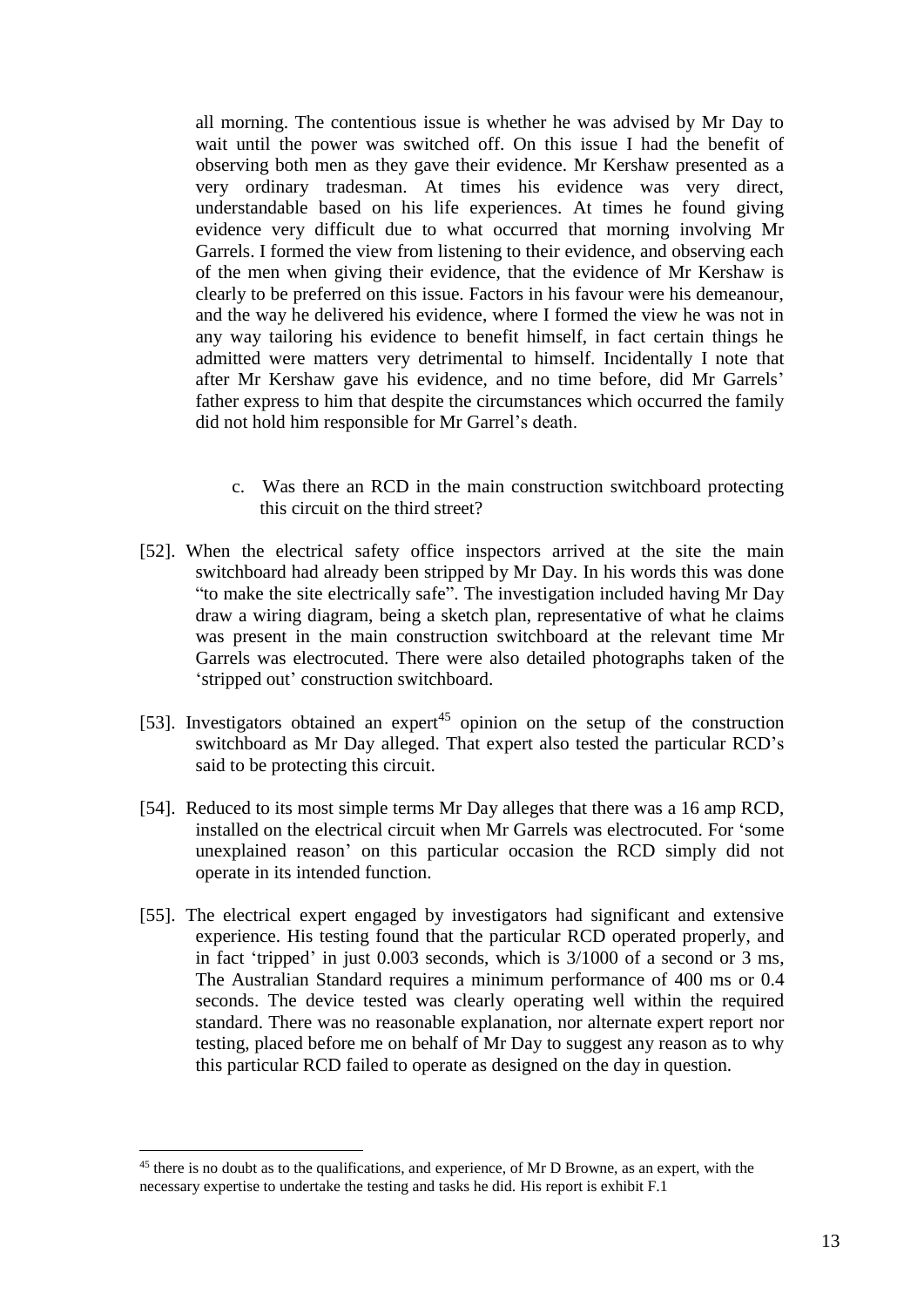- [56]. One issue canvassed before me was that the wiring diagram suggested by Mr Day could not have been in place because certain black insulation tape<sup>46</sup> was covering where components were allegedly fitted. The inspection report showed clear photographs of the black tape. In its' most simple explanation the inspectors said that the components could not fit without the black tape being pulled back to allow items to fit. Doubt on this issue was attempted to be raised by Mr Day's counsel through questioning that the RCD units were not tested for tape residue, which residue, it was submitted, would indicate they were fitted, but behind, or partially covered, by the tape. I do not consider this aspect, the lack of testing of residue on the RCD units, to be the only way to be determinative of the issue. It is very clear that if the items were fitted the black tape would need to be pulled back from its' position as to how it was found, and the tape would demonstrate stretching to indicate that components behind it were being covered<sup>47</sup>. The photos show clearly to me, and I find, no stretching of the tape. Accordingly this is an issue, amongst several, to consider in whether Mr Day's recollection of the switchboard layout is correct or not.
- [57]. Helpfully the electrical expert also commented on the wiring diagram provided by Mr Day. The expert highlighted that the wiring diagram showed a number of telling deficiencies in compliance with the required regulations known as the Wiring Rules. These deficiencies included fuses which were rated 'too high' for the length of the cable of particular circuits<sup>48</sup>.
- [58]. To determine whether an RCD was on this circuit I need to consider whether Mr Day was being truthful in respect of this aspect of the evidence he gave to the inquest. He maintained there was an  $RCD<sup>49</sup>$  on the circuit. Against this is the following evidence:
	- a. the particular RCD was tested and found to be working properly<sup>50</sup>;
	- b. The re-creation of the construction switchboard, using the specific components that Mr Day provided to inspectors, was found not to fit, unless electrical tape was 'pulled back' to permit the components to

<sup>46</sup> Incidentally the use of tape to cover these areas of a switchboard is completely inappropriate. The appropriate method is to install hard plastic covers or 'blanks' over unused areas, as common electrician's tools such as a screwdriver can easily pierce tape and strike the live electrical components lying behind it.

<sup>&</sup>lt;sup>47</sup> as the components would protrude, that is they sit 'proud' or forward, of the electrical housing panel which was taped over

<sup>&</sup>lt;sup>48</sup> The science of electricity has been well studied and a number of reliable formulas are used to calculate various aspects of appropriate wiring and circuits. One of these can be used to calculate the level of impedance for a given length of wiring. It is based on the cable's diameter or thickness and length. The calculation made essentially says that the fuses provided on this circuit meant that the wire should have been no longer than 120 metres. The actual length was measured as some 190 metres. This meant that the setup of the main construction switchboard, for this circuit, was inappropriate (the fuse used was too high a rating). It was inappropriate even leaving aside the question of whether or not there was an RCD on this circuit.

 $49$  or an RCBO

<sup>50</sup> In fact well within permitted tolerance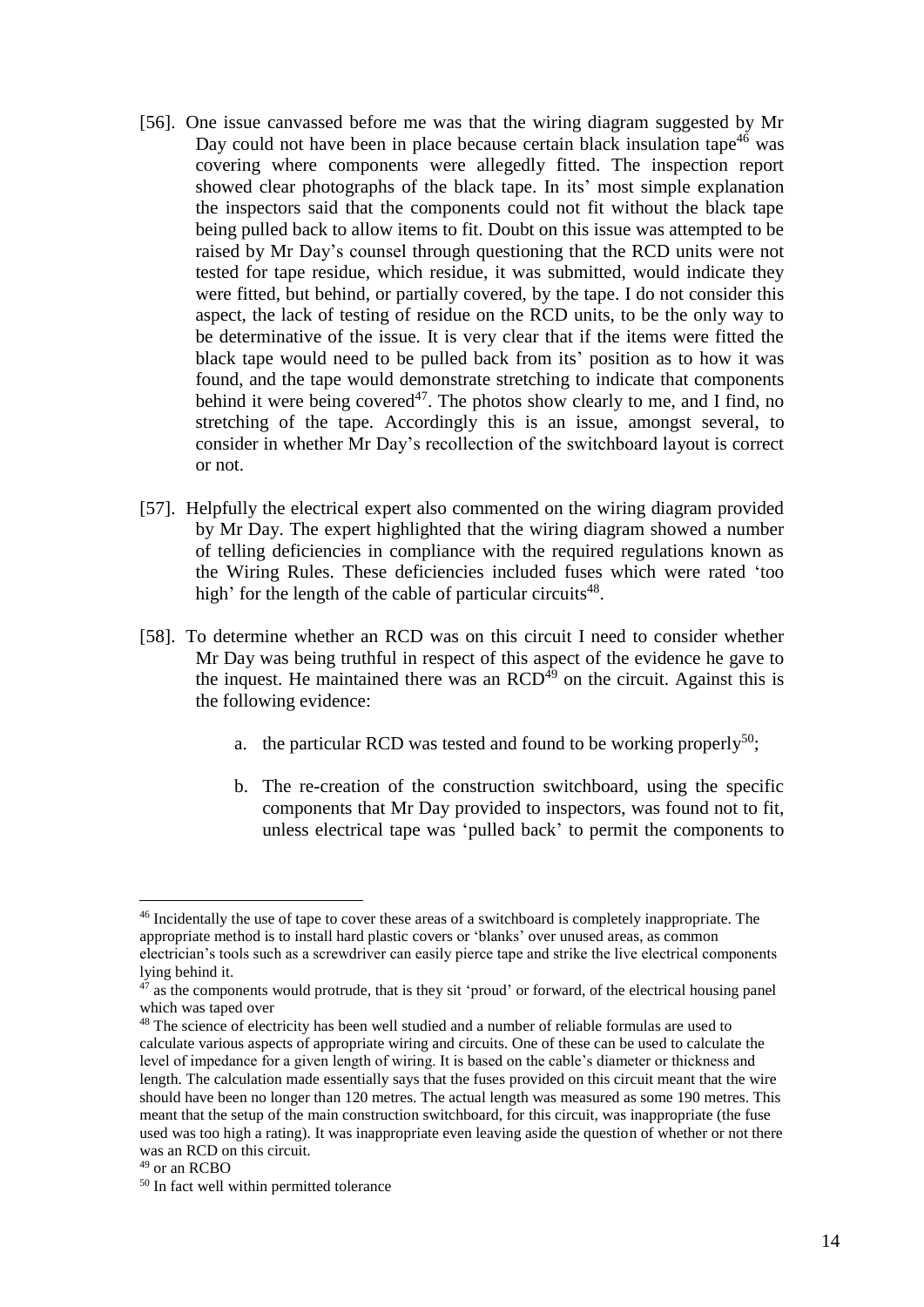be fitted. There was no evidence<sup>51</sup> that the tape had ever been pulled back prior to the incident, nor stretched;

- c. Mr Garrels was observed to hold the construction switchboard for about three seconds before he let it go and was thrown to the ground;
- d. There is evidence of electrical scorching at the base of the electrical switchboard that Mr Garrels was holding when electrocuted, and the wires in that location had a 'cut' through their protective plastic coating; and
- e. The first electrical component to 'fail' (or more properly 'blow') was the 50 amp fuse located in the Ergon transformer located across the road from the worksite.

What Mr Day asks me to do, unsupported by any other witness, nor independent evidence or testing, is to accept his word against that of accepted electrical science, independent and proven testing of components, and the fact that the first component to fail was a 50 amp fuse located in the Ergon transformer across the road from the worksite. It is very clear to me, in fact it is the only logical and reasonable conclusion that can be drawn, that no RCD was on the circuit at the time Mr Garrels was electrocuted.

- d. Why did Mr Day strip the construction switchboard following the incident;
- [59]. As I said above the first step Mr Day took was to turn off the power at the main switchboard using the isolator switch. He then attended to Mr Garrels before returning to the switchboard after about 35 minutes or so. During this 35 minutes the construction switchboard was unattended. There was no suggestion that in this period of time that any person had attempted to switch the power back on.
- [60]. Mr Day's next step was to then return to the switchboard and remove every electrical component except the Ergon meter. What is of interest is that evidence was given that there was eleven other options available to Mr Day to make the site 'electrically safe', as opposed to stripping the switchboard. Of course at the time the site was then electrically safe as he had switched off the power. Of course the easiest, quickest, and in fact the most common practise used amongst electricians, is to just 'lock and tag' the isolator switch. This involves the electrician placing a padlock, with their personal tag<sup>52</sup> over the isolator switch so that it cannot be operated without that particular electrician using their key to unlock it. Mr Day gave evidence that he did have such a lock and tag in his work motor vehicle located at the construction site. It was

 $<sup>51</sup>$  as I have found as set out in paragraph 54 above</sup>

 $52$  The tag has noted on it that electrician details so they can be contacted to remove it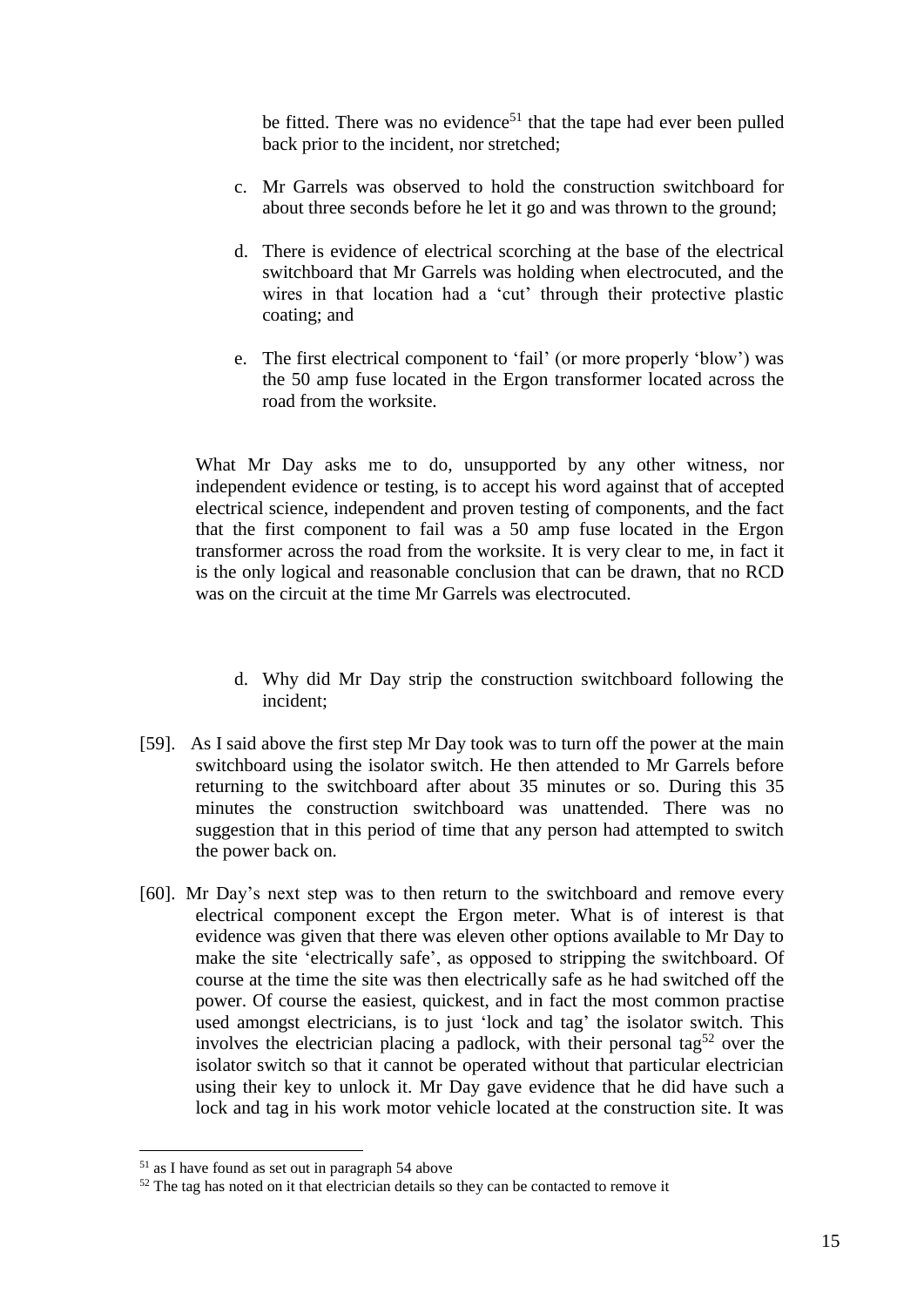perhaps a thirty second task to obtain this lock and tag and the place it over the isolator switch. If done, then nothing more needed to occur.

- [61]. Why this is important is that the law provides that the electrical items must be maintained for investigators to conduct their enquiries. The only exception is in making the site electrically safe. Mr Day's explanation for stripping the switchboard is that at that time he was "very emotional". An insight into Mr Day's thoughts on that day are gleaned from the fact that he saw that Mr Garrels had been electrocuted, that he was the only electrician on site, that he had installed the construction wiring, and that he was installing the temporary switchboards along that circuit. In fact Mr Day later stated to Mr Kershaw, in his recorded telephone conversation, that as he was the electrician on site responsible for this wiring investigators would turn their attention to him.
- [62]. Whilst Mr Day may have described his thoughts on 27 February 2012 as 'very emotional', there is only one reasonable conclusion I can draw from the evidence, which is that Mr Day deliberately stripped the switchboard with the specific purpose of concealing, interfering, or perhaps more properly, deliberately removing evidence of what electrical componentry was then on that circuit<sup>53</sup>. The only logical conclusion for this is that he then well knew that there was no RCD on that circuit. What is particularly telling against Mr Day in this matter is that even though he did not regularly use a lock and tag method, his approach to isolating power was to remove the electrical tails of an item and then place an isolator over the end of the wire, thereby rendering the circuit safe. This was a method open to him which would have preserved the make-up, or layout, of the electrical componentry. Tellingly he did not even follow his own 'usual' practise.
	- e. Was there a second person with Mr Day when he made the telephone call to Mr Kershaw?
	- [63]. The particular telephone conversation was said to occur on the Tuesday afternoon or evening after the incident occurred on Monday, 27 February 2012. Mr Kershaw, likely at the instigation of his wife, began recording the telephone conversation with Mr Day shortly after it commenced. There is nothing sinister in Mr Kershaw recording this conversation, rather it was merely recorded opportunistically very likely due to the seriousness of the incident that had occurred. Two voices which are clear on the recording, and identified at the inquest, were that of Mr Jason Kershaw and Mr Nathan Day. In evidence regarding this telephone conversation it was very interesting to observe Mr Day's demeanour when cross-examined about the telephone conversation. Firstly he was very surprised, to the extent of being shocked, that any recording of this conversation existed. Interestingly, notwithstanding that he would have had many telephone conversations about the incident, he could actually remember when this particular conversation took place, including the day, time, and even where he was at that particular moment of the day. This is somewhat

<sup>&</sup>lt;sup>53</sup> and in making this finding it should be clearly understood that no inference of civil liability or criminal responsibility should be inferred, rather it is a required coronial findings necessary for me to make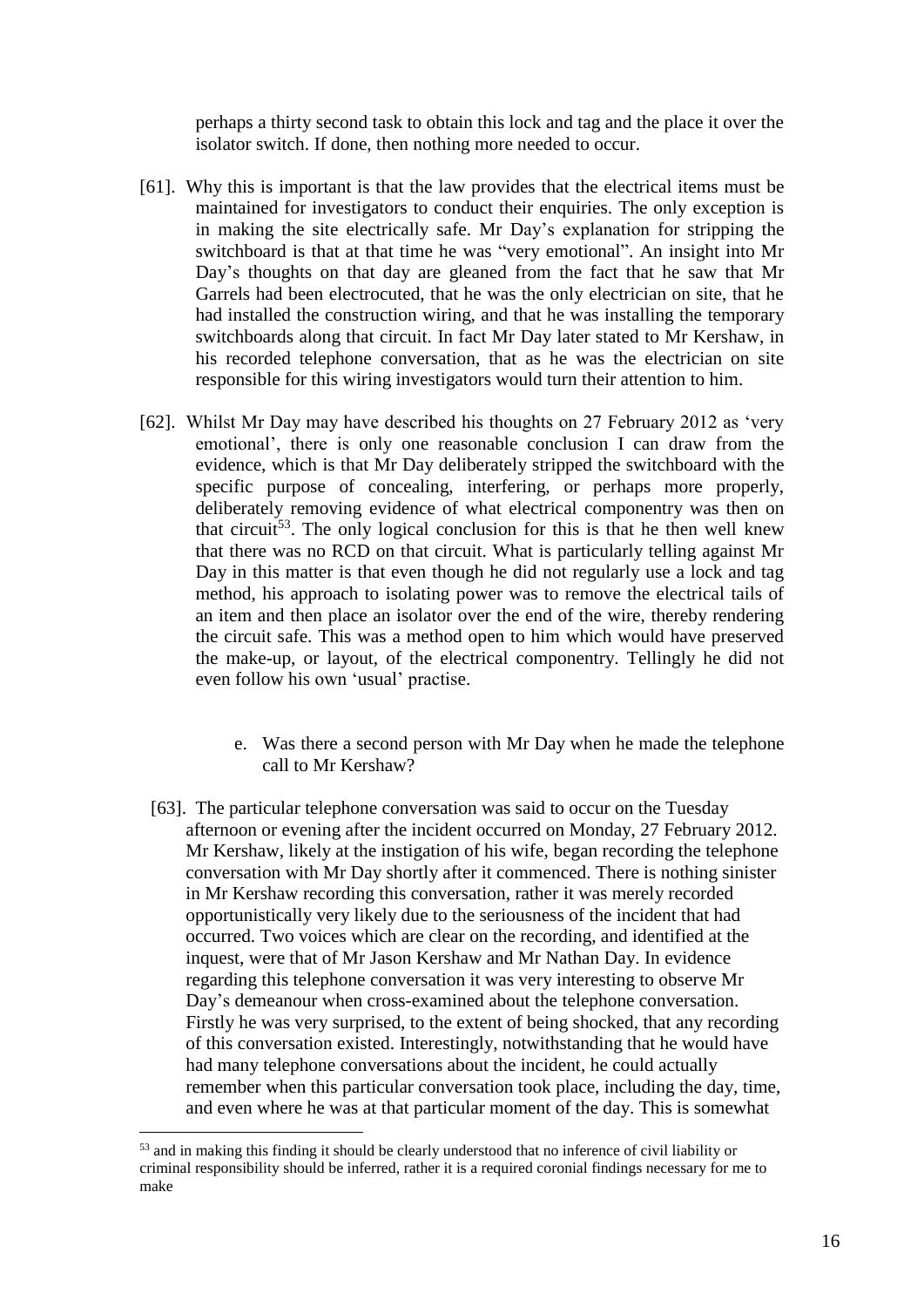extraordinary unless of course the telephone conversation had a little more importance than all the other numerous telephone conversations he had about the incident.

- [64]. The telephone conversation<sup>54</sup>, at this point in my findings, has significance as to whether there was a second person physically present, or with whom Mr Day was consulting with, during the telephone conversation. Listening to the telephone recording is significant as it includes pauses, and inflections of voice, which are not apparent when simply reading the transcript. The critical moment in that telephone conversation is when Mr Day refers to a person by the name of 'Gary'. Throughout the inquest there was only one person mentioned with the name of Gary, being Mr Labuschewski of Daytona Trading. In evidence Mr Day confirmed that this was the person to whom he was referring, and this is entirely logical in the context of the conversation.
- [65]. The critical issue for me is determining if Mr Labuschewski was either present with Mr Day, or if Mr Day was consulting him during the telephone conversation. In considering all of the evidence, listening to the evidence of the tape recording, and particularly from observing Mr Day's demeanour in the witness box when answering questions on this issue I find that Mr Labuschewski was certainly consulted by Mr Day during this telephone conversation, but whether he was physically present in the vehicle next to Mr Day as he spoke, or in some way the telephone conversation was being relayed to him, I am unable to determine. This is a matter which will require others to investigate further for any provable ramifications which may flow from that, but certainly I hold grave concerns as to whether Mr Day has been open with the court in his evidence regarding that telephone call.
- [66]. Lastly I turn my mind to the actions of the WHSQ safety inspector, Mr Hawley who issued the notices. Whilst he issued a number of notices it is only the Electrical Safety Protection Notice no. EP 19435 which is relevant. This notice dealt with the power outlets being required to be in switchboards with isolating switches and that the construction wiring to be installed in accordance with the appropriate Australian Standard. As I said he crossed the box marked "*circumstances causing an immediate electrical risk to persons or property have arisen*" <sup>55</sup>. He then simply left the site knowing of this electrical danger which presented as an immediate risk.
- [67]. He had the authority<sup>56</sup> to have the power to the site disconnected<sup>57</sup> immediately. Tellingly in his evidence at the inquest he did not believe he had

 $54$  Exhibit A.8 is the recording

<sup>&</sup>lt;sup>55</sup> I appreciate that he did not hand the notices over at the time of his inspection, rather posted and emailed them, but in his mind at the site he had formed an opinion as the non-compliant construction wiring which posed an immediate danger

<sup>&</sup>lt;sup>56</sup> see Electrical Safety Act 2002, section 154, Reprint 4D which was then current as at 27 February 2012. Reprint 4E commenced 23 February 2012, but the authority to disconnect is unchanged and the relevant date is as at the date of inspection by Mr Hawley

<sup>&</sup>lt;sup>57</sup> and it could be disconnected by the electrical contractor on site, Cold Spark Pty Ltd, or the licensed electrician, Mr Day, or the power supplier, Ergon Energy. All of these options are available under the Electrical Safety Act section 154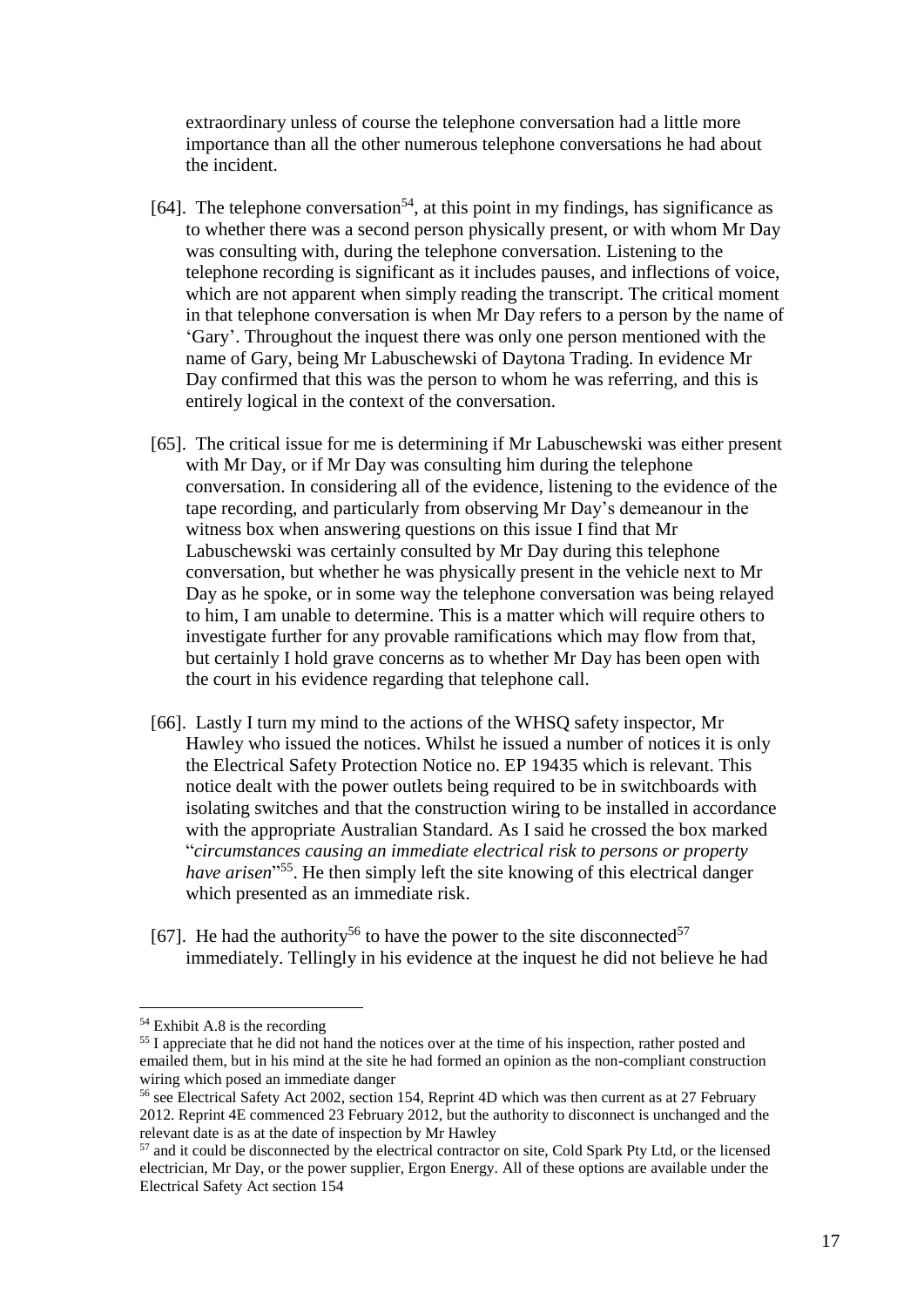this authority<sup>58</sup>, and then when presented with the fact that he did, he said he was not an electrician so it was something he could not  $do<sup>59</sup>$ . That presumption by him is wrong, and is simply not good enough. As I said earlier the very simple step was for him to contact the local electricity supplier Ergon Energy<sup>60</sup>, who have a depot in Clermont and who could easily, one would expect, have arranged for a licensed electrician to attend at the site, turn off the isolator switch and place a lock and tag over it. If that action had been taken then Mr Garrels would never have been electrocuted $61$ .

[68]. What was most telling against Mr Hawley was that at the inquest he still did not understand he had the authority to do this. In his evidence he was actually quite combative about this issue. Indeed some of his answers, for instance that he did not know where the electrical box for the site was<sup>62</sup>, which would only take moments to find, is quite telling against him.

#### **List of Inquest Issues Answers**

#### **Coroners Act s. 45(2): 'Findings'**

- [69]. Dealing with the list of issues my findings are as follows.
- [70]. Issue 1. My primary task is the information required by section 45(2) of the *Coroners Act 2003*, namely:
	- a. Who the deceased person is Jason Jon Garrels $<sup>63</sup>$ ,</sup>
	- b. How the person died Mr Garrels died due to electrocution when he handled a construction site sub-board, or switchboard, of which the metal housing was in contact with live mains electricity,
	- c. When the person died  $-27$  February 2012<sup>64</sup>,
	- d. Where the person died 47 MacDonald Flat Road, Clermont, Queensland<sup>65</sup>, and

<sup>&</sup>lt;sup>58</sup> See T4-16 at 34-35, although shortly after this he attempts to clarify his response, but ultimately he agrees that the installation should not to be used again, which is the construction wiring, which means power to the site be turned off

<sup>&</sup>lt;sup>59</sup> in his evidence he said he had training in electrical safety from the Department back in 1999, see T4-15 at 32-34, although he said he was a carpenter by trade, and not a qualified electrician (see 4-26 at 34-34)

 $60$  this is presuming Mr Day would not act as directed to turn off the power

 $61$  And there is no reason that the power needed to remain connected such as a safety issue (operating temporary traffic lights or emergency equipment). In fact after power was disconnected following Mr Garrels death generators were brought onto the site for construction work to continue. It should be kept in mind that Mr Garrels was electrocuted from power running 'upstream' of the construction subboard.

<sup>62</sup> T4-30 at 7

<sup>63</sup> See exhibit A1 QPS Form 1

<sup>64</sup> See exhibit A2 Life Extinct Form

<sup>65</sup> See exhibit A2 Life Extinct Form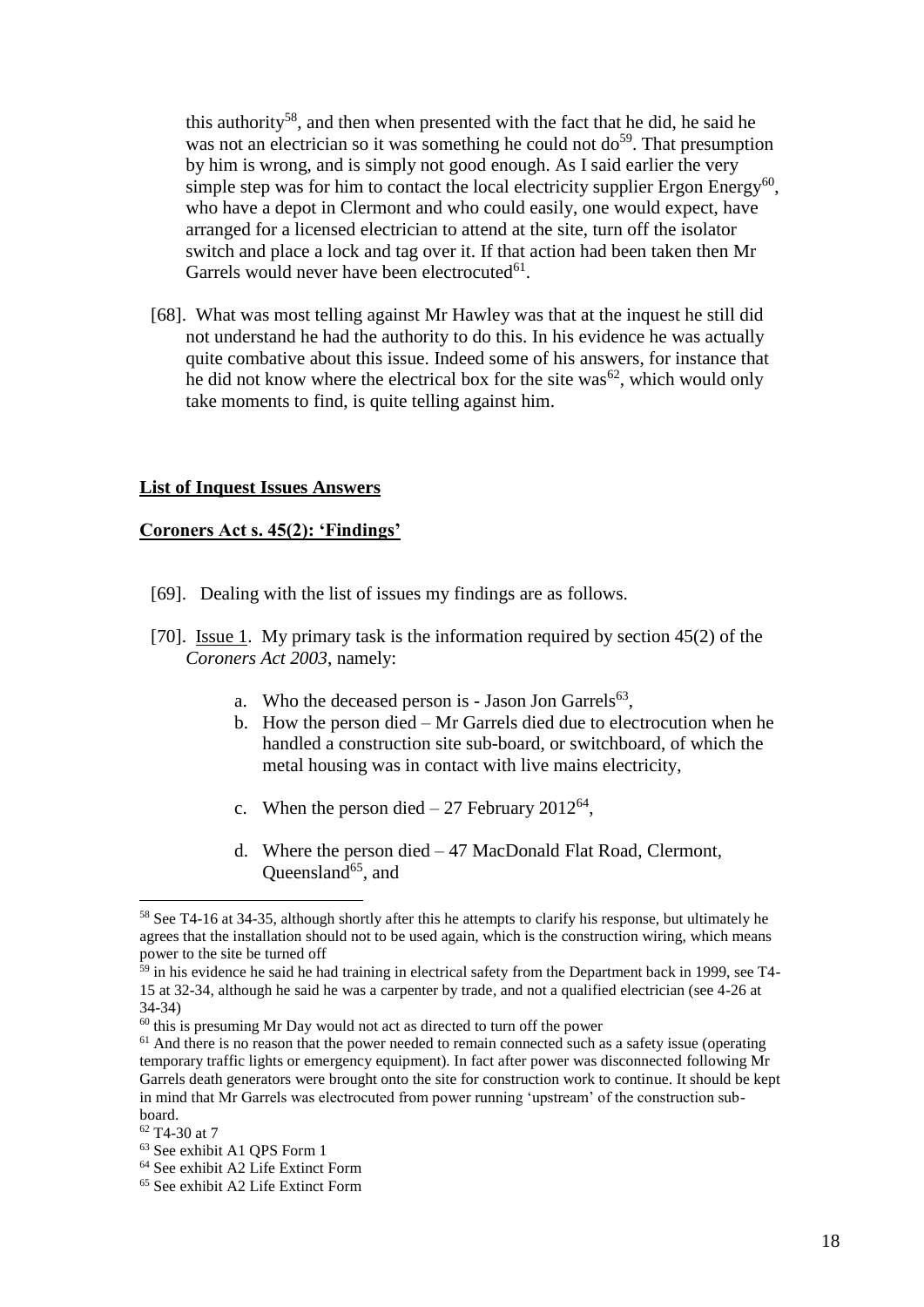- e. what caused the person to die electrocution<sup>66</sup>, which caused cardiac arrest.
- [71]. Issue 2(a). Whether resuscitative treatment was provided to Mr Garrels at the earliest opportunity consistent with ensuring safety on site?
- [72]. The evidence before me was that immediately after Mr Garrels was electrocuted certain workmen nearby on site then attempted manual CPR. In the circumstances of Mr Garrels being electrocuted the best resuscitative efforts would have been with the use of a defibrillator. Whilst portable defibrillators are available they are not common on building sites. Whether they are viable for building sites was not an issue specifically canvassed at the inquest as it is more properly an issue best explored by regulatory bodies.
- [73]. What was very evident was that access by the Queensland Ambulance Service paramedics was very severely hampered by the then worksite's ground conditions. In my view work should not have been occurring that day due to the ground conditions which were described as very muddy, even a quagmire, and even Mr Day in his evidence said that the trenches they were backfilling were 'half- filled with water', very surprising then that he would be laying electrical cables in these conditions.
- [74]. Standard builders contracts do include a term to allow for work to be suspended, without penalty, due to a 'wet day', but as I have pointed out earlier there was little, to no, contractual documentation of the kind usually expected for this particular building site, and in my view there appears to have been an unusually close association<sup>67</sup>, indeed a financial arrangement<sup>68</sup>, between landowner and builder, and in turn the builder and the electrical contractor<sup>69</sup>.
- [75]. Issue 2(b)(i) What was the layout of the main electrical switchboard at the time Mr Garrels received an electric shock on 27 February 2012?
- [76]. The layout of the main electrical switchboard was that reconstructed by the investigators, and did not include an RCD on the electrical circuit servicing third street, for the reasons I have outlined above.

<sup>66</sup> See exhibit A3, Form 3 Autopsy Certificate

 $67$  They had a commercial relationship of landlord, SCN, and tenant, Daytona Trading, where certain 'off-setting' of rental payments would occur. SCN also had a financial interest in the successful completion of the building work as SCN received a very substantial monetary payment from the total amount payable under the building contract, as distinct from the separate land sale contract. <sup>68</sup> and in this regard the builder was the only builder of duplexes on the site and SCN received a

financial payment from the builder, calculated at a set amount of the total building contract, a most surprising arrangement

 $69$  the director of the builder, and director of the electrical contractor, had a degree of consanguinity commonly termed 'brother-in-law'. Mr Day wished to introduce a new term for this degree of relationship which he termed 'a distant brother-in-law', a term I am not familiar with as I did not realise there existed varying 'degrees' of brother-in-law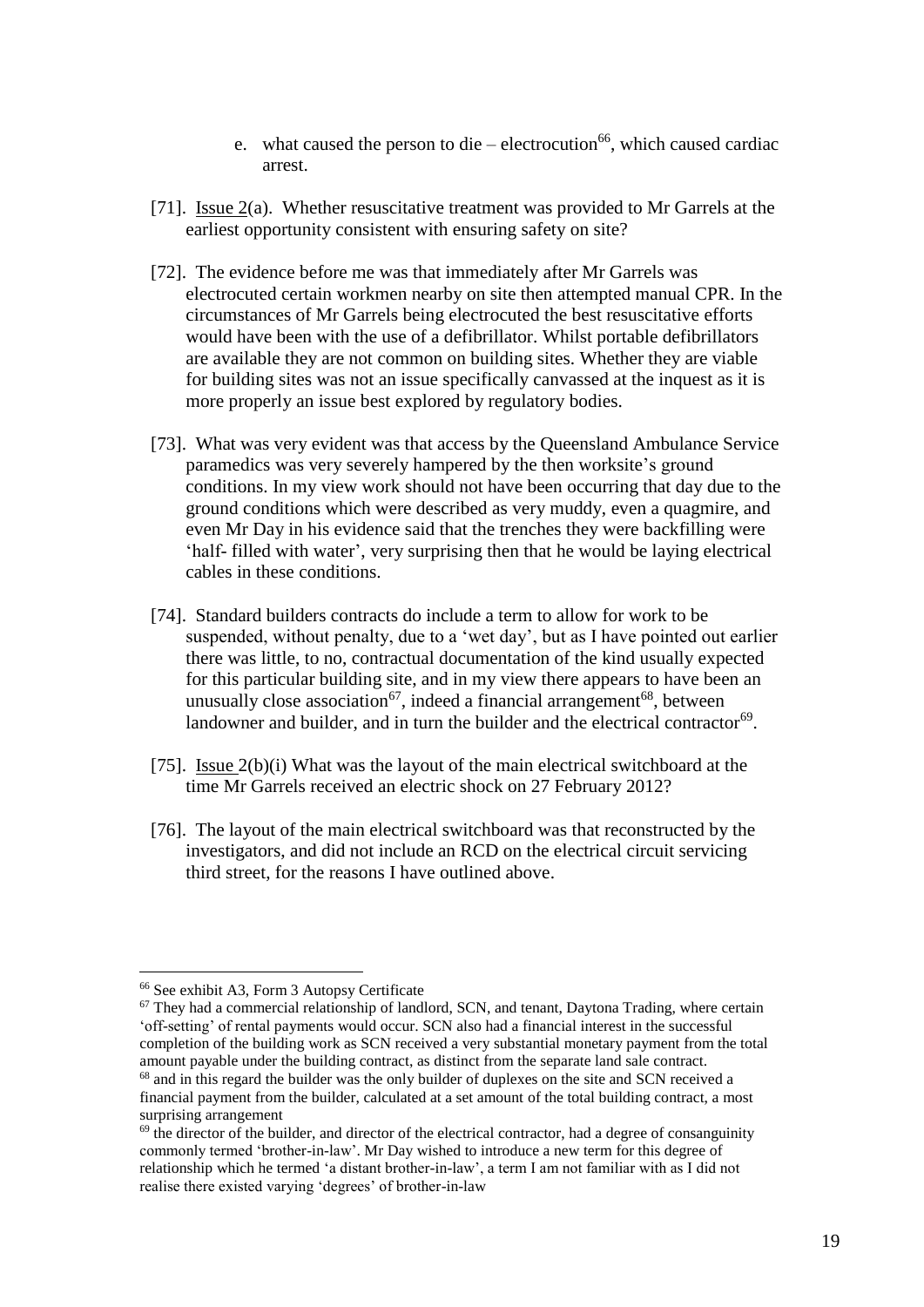- [77]. Issue 2(b)(ii) Whether the main electrical switchboard at the time Mr Garrels received an electric shock on 27 February 2012 complied with all applicable safety regulations?
- [78]. Clearly the main electrical switchboard did not comply with all applicable safety regulations at 27 February 2012. As I have found there was no RCD protecting the circuit servicing the third street, and the length of the electrical wiring to third street meant that the circuit breakers on this circuit were incorrect in accordance with the Wiring Rules. There may be other noncompliant aspects<sup>70</sup>, but these two were readily apparent on the evidence.
- [79]. Issue  $2(c)(i)$  What was the layout of the temporary construction switchboard at the time Mr Garrels received an electric shock on 27 February 2012?
- [80]. It is unnecessary for me to determine the layout of the temporary construction switchboard in terms of its interior electrical components, other than to focus on the wiring at the base of the switchboard. The reason for this is that the point from which the electricity 'escaped' was at the base of the temporary construction switchboard. The components within the switchboard were downstream of this point, and so electrically irrelevant.
- [81]. It is clear that the securing of the wiring into the base of the temporary construction switchboard was not in compliance with the electrical safety regulations, or standards, as there was no secured PVC fitting, affixed to the housing by a lock nut, to protect the wiring from the sharp edges of the construction switchboard. It astounds me that any experienced electrician could have forsaken such elementary electrical safety, and the regulations, for the sake of a simple PVC fitting, which would only cost a few dollars and would be readily available at any electrical component supplier.
- [82]. Issue  $2(c)(ii)$  Whether the temporary construction switchboard which came into contact with Mr Garrels at the time he received an electric shock on 27 February 2012 complied with all applicable safety regulations?
- [83]. It is clear to me, on the evidence, that the temporary construction switchboard did not comply with electrical safety regulations due to the absence of the secured PVC fitting<sup>71</sup> required in the base of the construction switchboard.
- [84]. Issue 2(d) What action (if any) was necessary, following the electric shock delivered to Mr Garrels, to make the "construction wiring" at 47 MacDonald Flat Road safe for other persons on site?
- [85]. As I have found in my reasons above, all that was needed to be done was for the main isolator switch to be turned off, which occurred, and to that isolator switch to then be 'tagged and locked'. Whilst I appreciate there was identified numerous other methods which could have been undertaken, the tag and lock

 $70$  for example the use of black tape instead of hard plastic 'knockout' blanks or tabs to isolate live electrical circuitry located at the rear of the switchboard from accidental contact

 $<sup>71</sup>$  the device was given various names throughout the inquest, including 'grommet', but it is the same</sup> item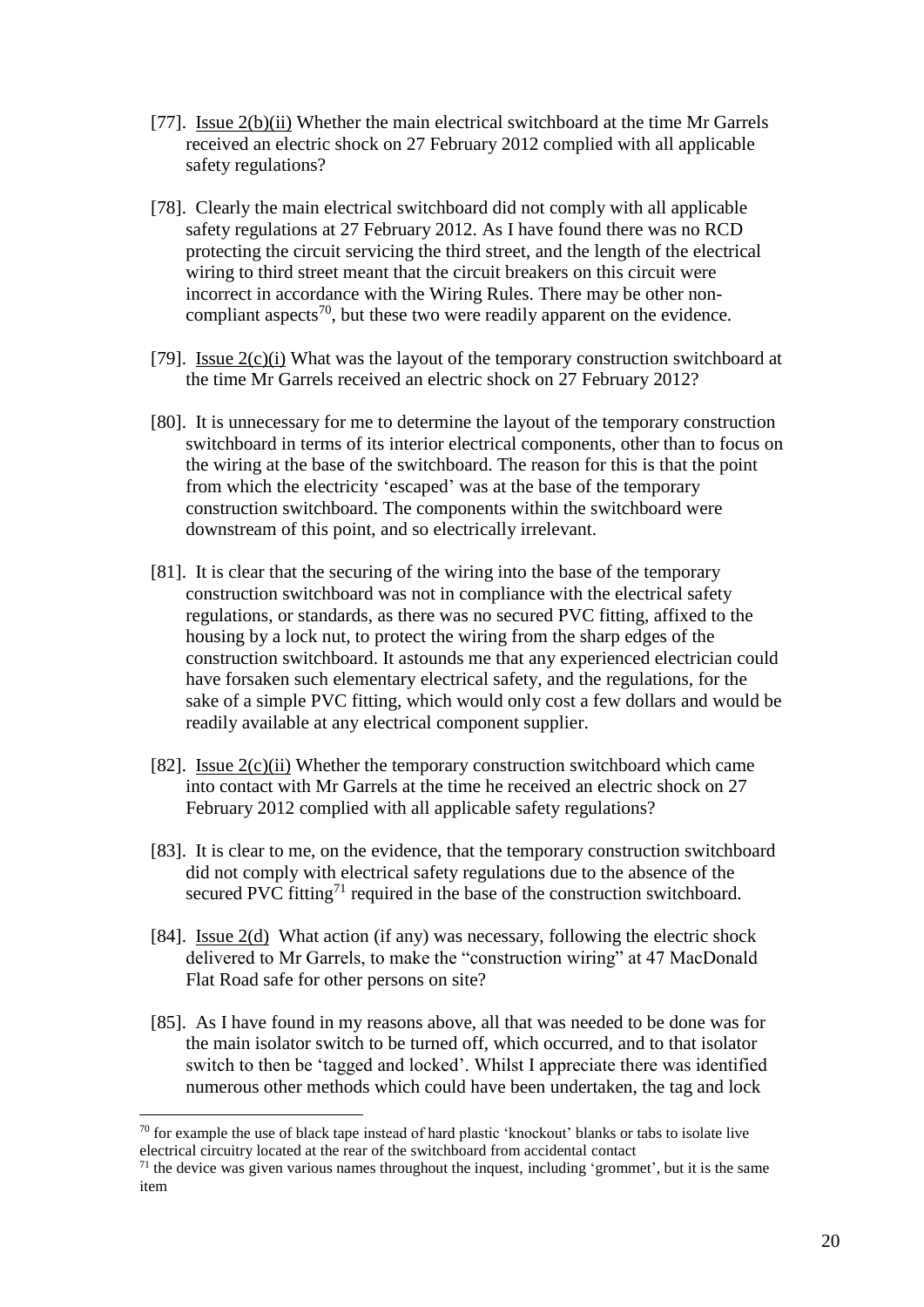method is the most customary, and simplest. It was a method readily available<sup>72</sup> to Mr Day on 27 February 2012. There was no requirement for him to then take any other step whatsoever before the arrival of inspectors.

- [86]. Issue 2(e) What changes (if any) were made to the "construction wiring" at 47 MacDonald Flat Road, Clermont between the time that Mr Garrels received an electric shock on the 27th February 2012, and the arrival upon the site of officers from the Electrical Safety Office on the same date?
- [87]. The changes made to the construction wiring between the time Mr Garrels was electrocuted and the arrival on site of inspectors was that the entire construction switchboard was stripped out, that is every electrical component was removed except for the Ergon meter. Mr Day admitted in evidence that he undertook this task immediately after Mr Garrels departed the building site in the ambulance en-route to the Clermont hospital. Accordingly he would have commenced this task at approximately 10:20 a.m.. Inspectors arrived on site very late that afternoon. Mr Day undertook this task before even the police were able to arrive on site.
- [88]. Issue 3. Whether it is desirable in the interests of public safety that the licensing requirements for an electrical contractor's license be reviewed?
- [89]. This case highlights how a licensed electrician, merely an employee under the supervision of others, is able to move from, in his own words, fixing fans, whitegoods and coldrooms, to being responsible for the wiring of 81 duplexes and providing the mains electrical supply to those 81 residences. Mr Day explained that the only additional training, education, or competency, which he undertook for the move from licensed electrician to electrical contractor, was to complete a simple Diploma course at a TAFE college. This Diploma course was really directed to accounting and business related practises, and had nothing at all to do with electrical qualifications or demonstrated electrical competencies.
- [90]. I found this remarkable, and shall comment on this further in my Recommendations.
- [91]. Issue 4. Whether it is desirable in the interest of public safety, where death or grievous bodily harm occurs on a worksite as a result of an electrical incident, that the licensed individual responsible for the electrical installation involved in the incident should be subject to immediate licence suspension?
- [92]. The evidence established that following Mr Garrels' death the electrical supply to the building site was disconnected. Generators were then brought on site for any power required for construction activities. Mr Day then continued on site with the wiring of the 81 duplexes and providing the mains electrical supply to those duplexes. He advised that he sought assistance for this and engaged a number of apprentices, a practice I find concerning as they would have even less experience than he. He also said he consulted an electrical

 $72$  he stated in his evidence that he had a tag and lock in his vehicle at the worksite on that day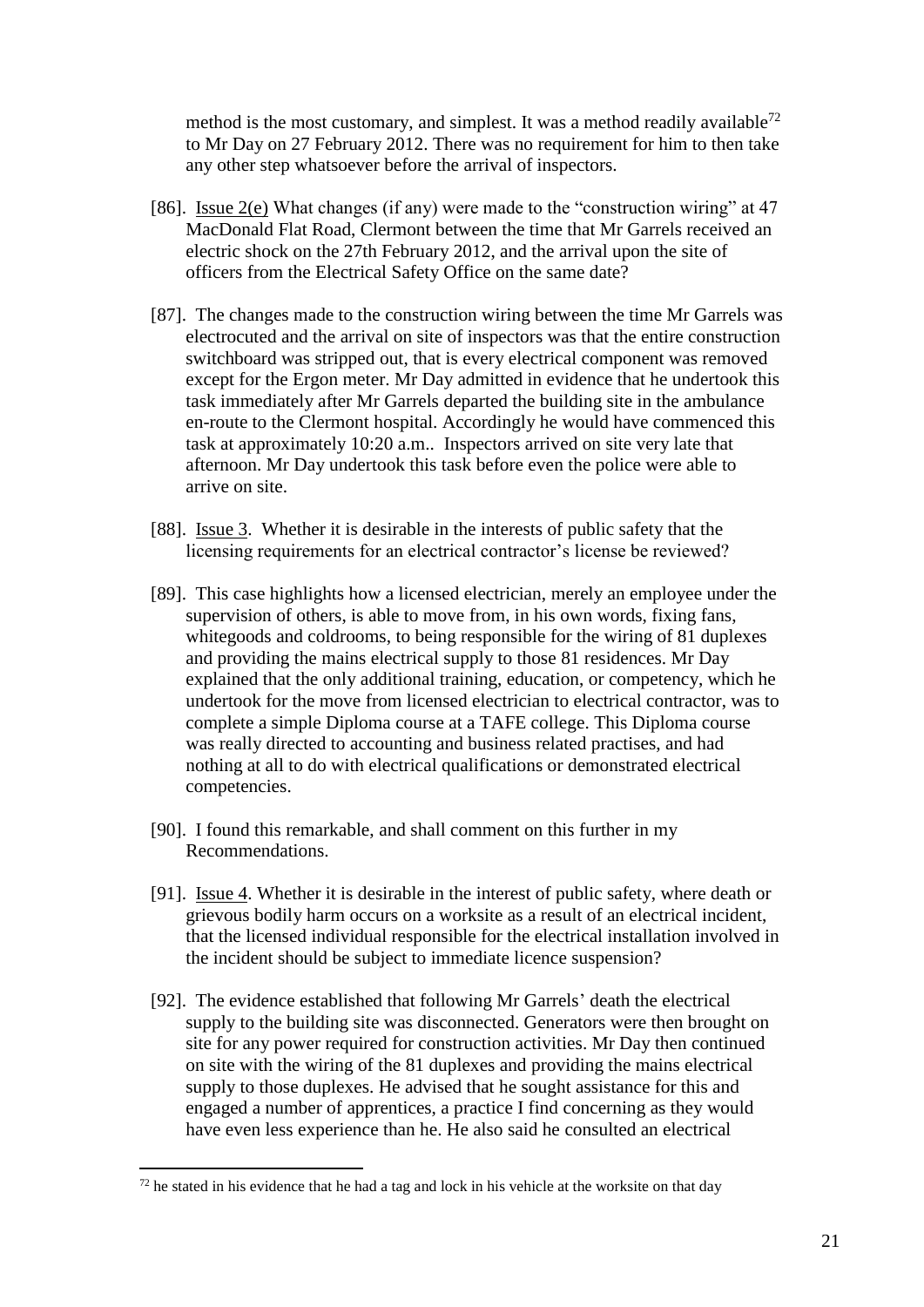engineer but could not detail what that consultation was for, or what it achieved. It was clear on the evidence that no electrical engineer actually visited the site following Mr Garrels death.

- [93]. As to whether Mr Day possessed the necessary competency to continue with the work can best be demonstrated by the fact that an audit was conducted of the site before the power was reconnected. That audit found serious, and potentially fatal, defects. One was that small ground level pillar boxes were located slightly below ground level which would allow the ingress of surface water. They are required to be placed on a small concrete pad to prevent this. This particular installation contains a critical electrical component in the earthing system known as a MEN<sup>73</sup> link. Certain of these pillar boxes were found to be constructed too low, and there was no MEN link present<sup>74</sup>. Also concerning was that the switchboard located at the pool, on the common property, did not have the appropriate PVC fitting with lock  $\text{nut}^{75}$ , to prevent wires or conduit from being cut by the sharp edges of the metal housing of the switchboard. Why this is concerning is because it is precisely the same breach of safety standard which led to Mr Garrels electrocution. To my mind Mr Day simply did not have the appropriate competency to be in charge of such a project, particularly where he repeated precisely the same safety deficiency which led to Mr Garrels death.
- [94]. I comment further on this aspect below in my Recommendations.

## **Coroners Act s. 46: 'Coroners Comments' (Recommendations)**

- [95]. This incident does provide the opportunity to recommend important improvements aimed at trying to avoid the incident occurring in the first place, and safety at work places.
- [96]. Counsel Assisting highlighted a number of areas where recommendations could be made. Mr Garrels, on behalf of his family, indicated quite an extensive list of areas where he would like to see reform. One recommendation Mr Garrels made was that the State Government establish an appropriate 'Victims Forum' to assist families of workers killed or seriously injured in workplace incidents. I understand this and I note that since the inquest the Queensland Government have already commenced steps in this regard. Clearly, if established, that should be attached to the relevant Minister's Department, that is the Department of Industrial Relations<sup>76</sup>.

<sup>73</sup> a MEN link is a term meaning 'Multiple Earthed Neutral'. Its function is critical to the operation of protection devices such as RCDs and acts as an earthing system in an electrical circuit.  $74$  T5-50 at 21

<sup>75</sup> T5-46 at 14

<sup>76</sup> In my view this is an industrial relations issue, rather than a justice department issue, and the Office of State Coroner needs to maintain its' independence from any Victims Forum. A coroner's independent judicial role cannot be compromised by any executive issue of government.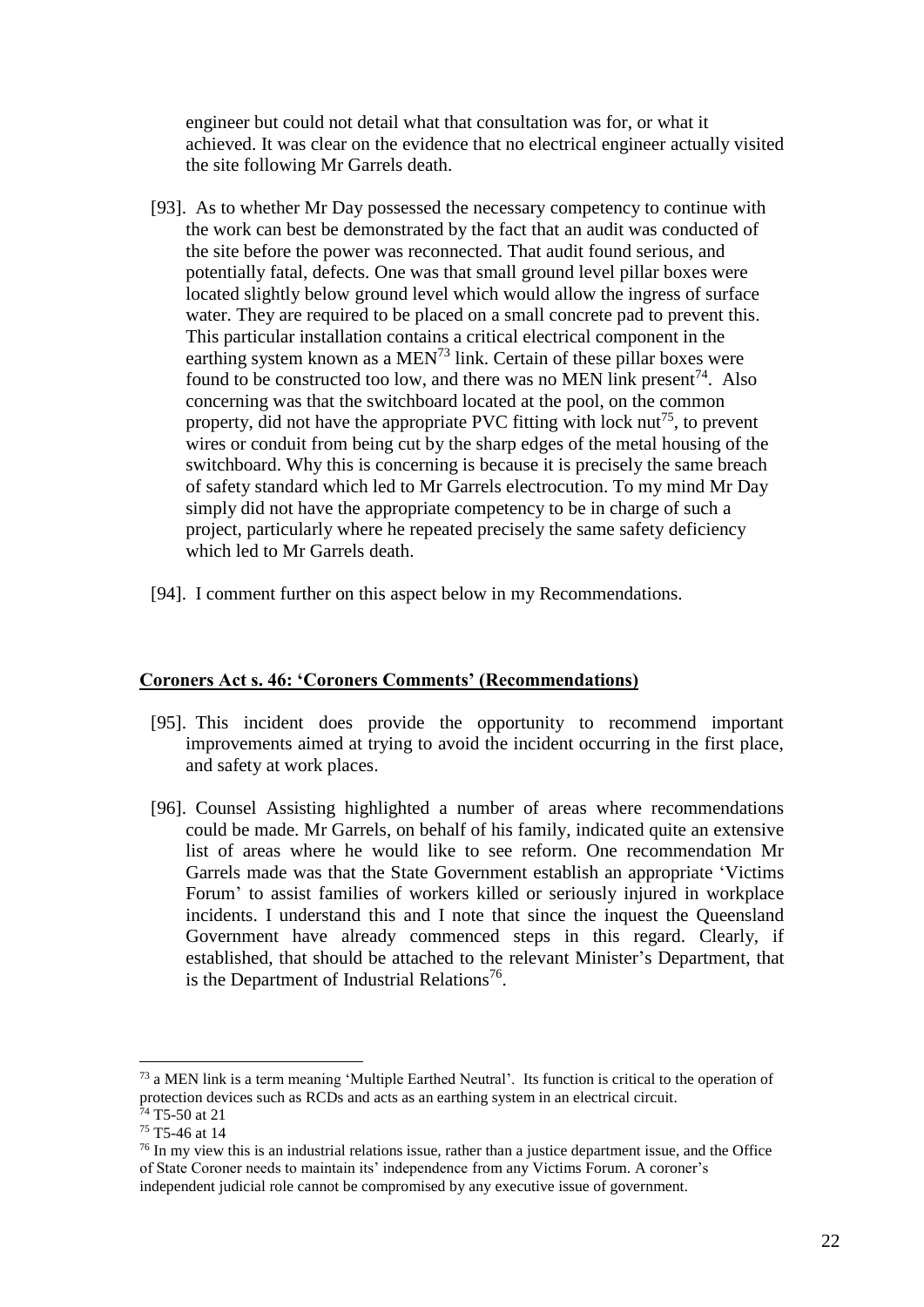- [97]. The defects found by the Electrical Safety Office inspection before reconnection of the power do cause me great concern. It would be prudent for that department to conduct an audit of the 81 units, and the common property, to determine if any of the electrical work at the site at present fails to meet the appropriate standards and regulations. Accordingly I make this recommendation. This should occur within the next three months, and of course sooner in that period rather than later is preferable.
- [98]. An issue for the inquest was whether licensing requirements for an electrical contractor's licence be reviewed. I am firmly of the opinion that Mr Day's lack of experience, and knowledge, in relation to the wiring requirements of the subdivision led to the incident occurring. I was amazed to find that a licensed electrician whose own admitted experience related to "fixing fans and domestic white goods, and coldrooms", could simply apply for an electrical contractor's license which allowed him to be the responsible electrician for the wiring of an 81 lot duplex subdivision. What has occurred in this case demonstrates a failure of this licensing system. The inquest did not have sufficient evidence before it, nor input from representative parties, to conclude how the law should change, but in my view clearly there needs to be change of the required qualifications, and most importantly demonstrated competency, to obtain an electrical contractor's license<sup>77</sup>.
- [99]. Clearly the government should examine, and review, the qualifications required to be obtained to allow persons<sup>78</sup> to be the holder of an electrical contractor's licence. Any such review should also examine whether demonstrated proficiencies in certain disciplines of electrical work requires specialist training units to be undertaken, and successfully completed. Perhaps electrical qualifications come with a 'tiered' approach reflecting competency in certain disciplines? Perhaps that is appropriate, perhaps not. That is an area that the government, in consultation with industry, needs to consider. Accordingly I recommend that the government review the licencing qualifications (including demonstrated competency) required for obtaining an electrical contractor's license. After review it shall be up to the government to decide what appropriate action, if any, should be taken. Clearly the situation can be improved, and no action being taken may be disappointing to some.
- [100]. A further issue is whether, if it can be proven, that the individual licensed electrician responsible for a workplace incident, resulting in death or grievous bodily harm to an individual, should have their licence immediately suspended. Of course any suspension has very serious employment and financial implications for the individual, but that must be balanced with the fact that a person has suffered very serious injury or death. I can certainly see reasons for the immediate suspension of the individual's electricians' licence such as in the circumstances that occurred in Mr Garrels case in the light of the

 $77$  A general practitioner doctor does not contemplate complex surgery unless they have obtained the appropriate surgical qualifications. An employed solicitor in Queensland cannot be a principal of a legal firm without undertaking, and appropriately completing, further study, in the disciplines required to be the principal of a legal firm

 $78$  whether that be as a director, or trustee, of the controlling entity that will hold the electrical contractor's license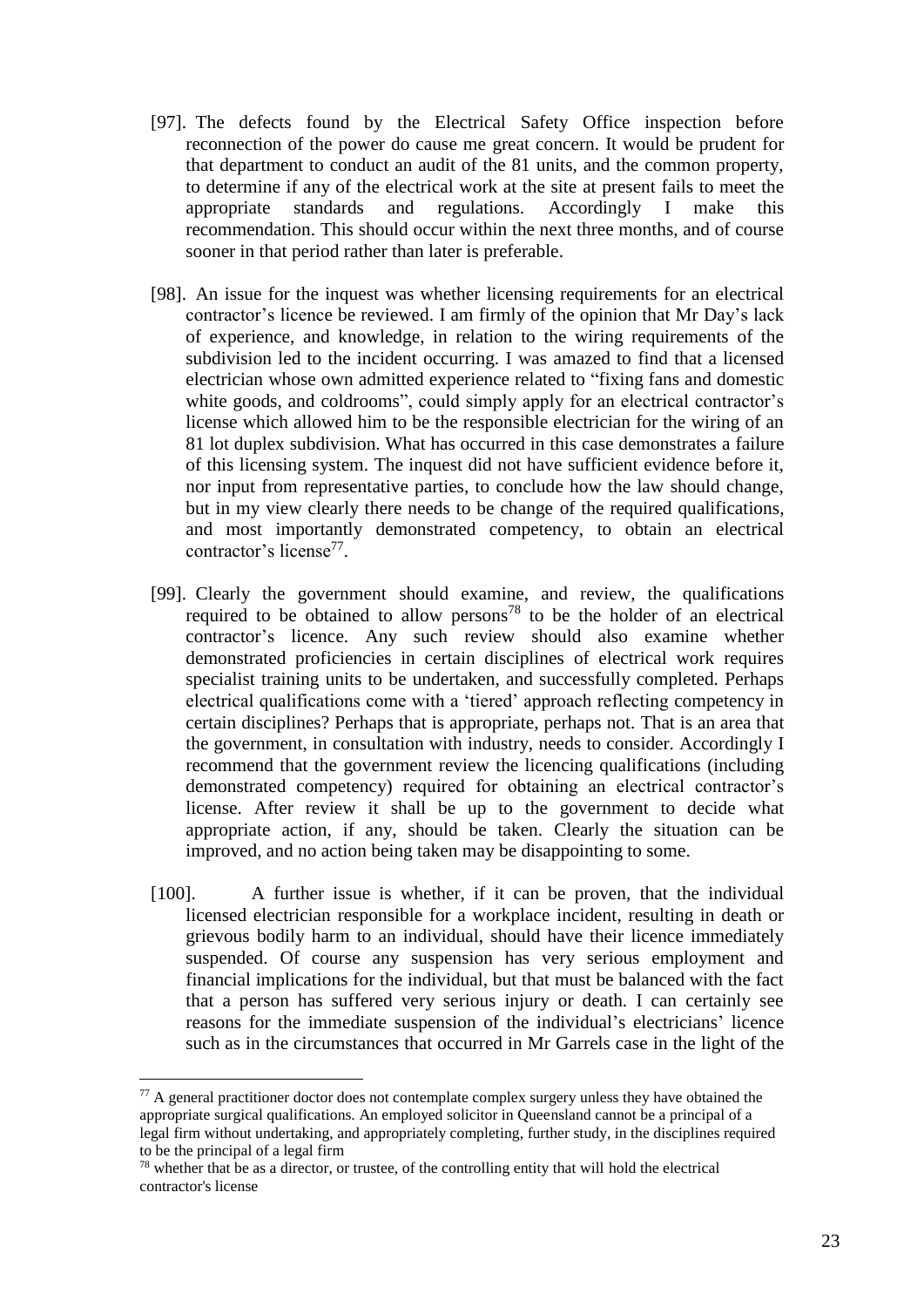serious defects and faults found later on the site. It really does perplex me as to how Mr Day could continue working on that site without the direct supervision of a senior, competent electrician, on the site, and he then repeats precisely the same error that led to Mr Garrels death. There are important issues to be considered, and be balanced, before implementation of any such reform. That would be best considered by the government with appropriate input from all interested industry parties. Accordingly I recommend that the government consider and undertake such a review.

- [101]. At the inquest the evidence was that the Safety Notices, as I will collectively call them, were provided to the representative thought to be the principal contractor. The Safety Notices received were not made known to those workmen on the site<sup>79</sup>, and the evidence of Mr Kershaw was that if he knew there were serious electrical safety concerns he would have immediately left the site until they were attended to  $80^\circ$ . Whilst not a great deal of the evidence at the inquest went into this issue, and accordingly I do not have sufficient information to make a formal recommendation in regard to this, clearly inspectors need to be vigilant to ensure that the principal contractor at the site ensures compliance with the current obligations regarding notification, or what might be termed 'broadcasting', or notification, of any Safety Notices received for that site.
- [102]. In addition the inspector who attended the site did not think he had that legislative authority to disconnect the power immediately<sup>81</sup>. That is simply incorrect. Whilst I was assured by the representatives of the Department of WHSQ that this is no longer an issue as there is better education of inspectors, and the Electrical Safety Office now falls within the Department, it was concerning that the particular inspector involved at the inquest still did not understand that he had the authority to disconnect power immediately if he held concerns. It appeared to me that this was an issue of education with that particular inspector, rather than a broader understanding within the Department, and accordingly I will not make a formal recommendation that there be further education but clearly this issue needs to be correctly understood by investigators. The 2003 Briefing Paper also needs to be stated in clearer, possibly mandatory, terms to require power to be disconnected in certain circumstances.
- [103]. Accordingly these three issues, ensuring that the principal contractor 'broadcasts'<sup>82</sup> the safety notices received, revision of the 2003 Briefing Paper, and education of the individual inspector involved, remain as observations for

 $79$  except to those workmen doing tasks to attend to these items, but the serious nature of the electrical safety breaches were certainly not made known to those workmen

<sup>&</sup>lt;sup>80</sup> leaving a worksite is the practical way that workmen ensure that safety issues are attended to promptly

<sup>&</sup>lt;sup>81</sup> It is telling against him as to whether he had a 'discretion' to take one of two actions under the *Electrical Safety Act* s.154(2) as he clearly did not realise he had the authority to disconnect the supply of electricity. In his evidence it appears that even with hindsight, and the passage of time, he does not comprehend he has this authority in appropriate circumstances.

 $82$  if 'broadcast' is the appropriate term, but it is directed to ensuring that the principal contractor notifies the workmen on site, whether by 'posting up' or similar, of any Safety Notices on site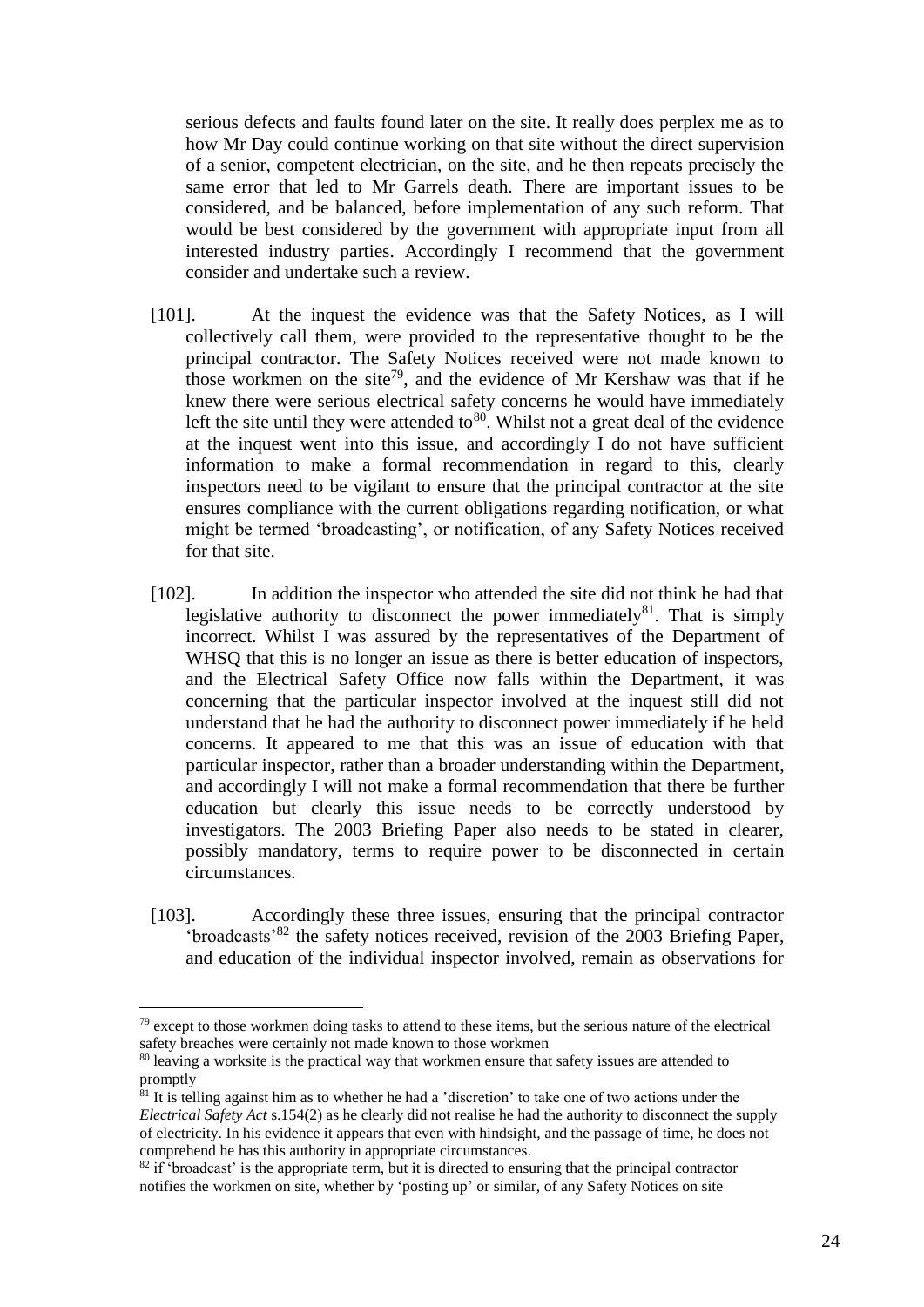action by the Department as better practices, but I will not make a formal recommendation as such.

- [104]. The Electrical Safety Protection Notice, in my view, needs to be changed. Clearly if the inspector 'reasonably believes circumstances causing an immediate electrical risk to persons or property have arisen' then they need to immediately arrange to have power to the site disconnected until the safety concerns are addressed. Whilst this may seem elementary to a competent inspector there is no harm in the form containing a prompt, immediately next to that box 'ticked' that power must be immediately disconnected and will only be reconnected when the safety issues are addressed. Cutting power to the site has the effect that the electrical safety concern will receive immediate attention. I recommend that the department review their form for this within two months.
- [105]. Finally if the law<sup>83</sup> does not already provide that the principal contractor, and building contractor, are not obliged to notify the Queensland Building and Construction Commission of any death or serious injury on site then the law needs to be amended to impose this obligation on them. Accordingly I make this a recommendation.

## **Coroners Act s. 48: 'Reporting Offences or Misconduct'**

- [106]. The Coroners Act imposes an obligation to report offences or misconduct.
- [107]. It needs to be clearly understood that any referral made is merely a referral for investigation, and determination by that agency, if any proceedings should be instigated. It is important to remember that even though a referral may be made, I make no comment whatsoever as to whether any person or entity may be guilty of an offence or civilly liable for something<sup>84</sup>.
- [108]. On the evidence presented at the inquest I make the following referrals:
	- a. that Mr Nathan Day be referred to the Queensland Police Service to investigate whether there is sufficient available<sup>85</sup> evidence to justify a prosecution under the Criminal Code for an offence relating to the construction wiring at the site, the active stripping of the construction

<sup>&</sup>lt;sup>83</sup> and the collective submission from the parties was that the law does not already provide for this, rather there is a Memorandum of Understanding between WHSQ (or OFSWQ) and the QBCC which puts an obligation on WHSQ to notify the QBCC of any such event

 $\frac{84}{1}$  see s.46(3) Coroners Act, and Mr Garrels needs to clearly understand that I can make no such findings, or comments, regarding any possible criminality or civil liability

<sup>&</sup>lt;sup>85</sup> and certain evidence given at the inquest under compulsion may not be available in a criminal prosecution, see s.39 Coroners Act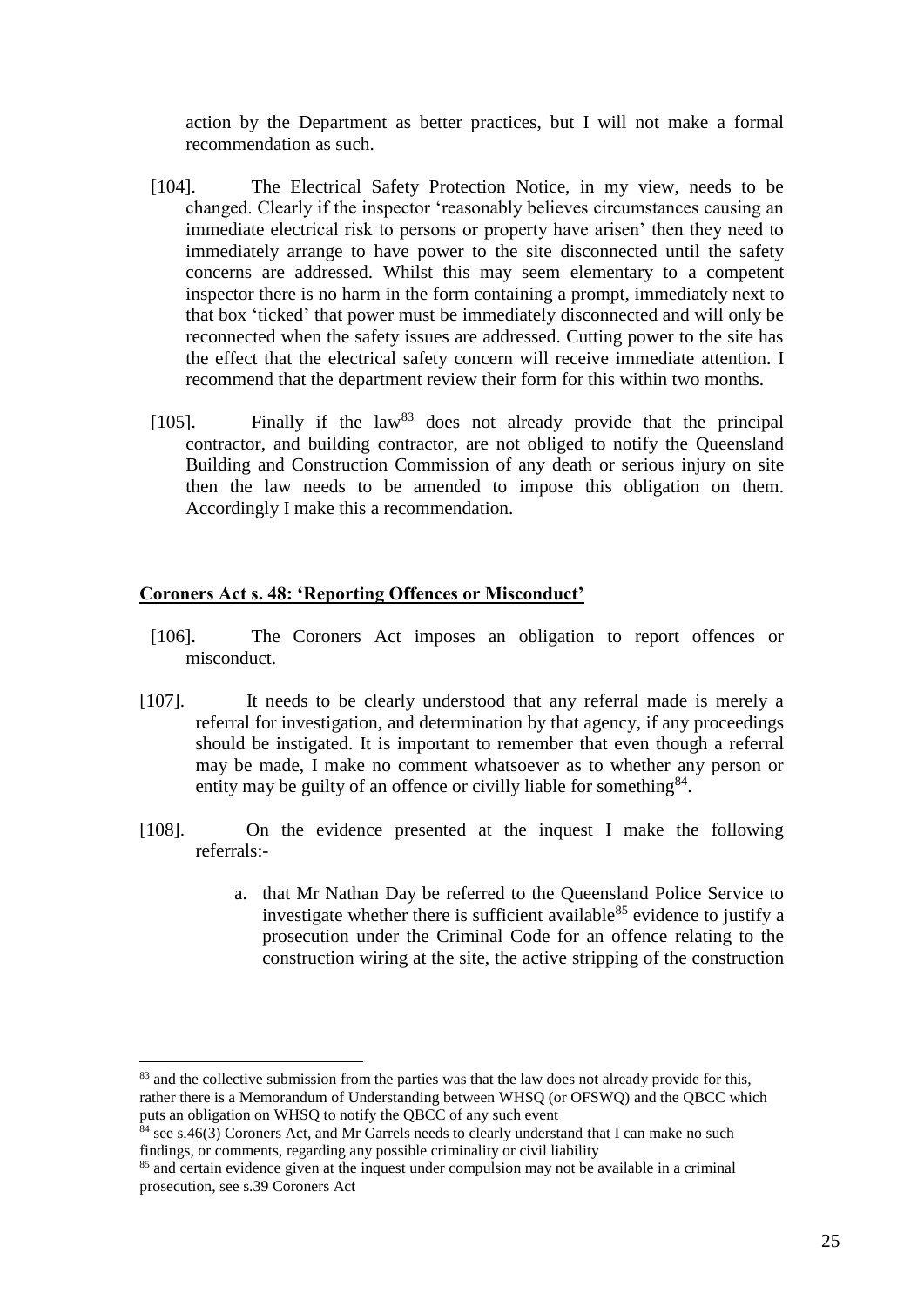switchboard, and the "circumstances" surrounding the recorded telephone conversation<sup>86</sup>;

- b. that Mr Nathan Day be referred to the Director of Public Prosecutions to investigate whether there is sufficient evidence to justify a prosecution for perjury $87$  in the evidence that he gave at the inquest specifically relating to whether an RCD was present in the construction switchboard protecting the relevant circuit at the time Mr Garrels was electrocuted;
- c. that Mr Nathan Day and Cold Spark Electrical Pty Ltd be referred to the Electrical Licensing Committee to investigate if the company has sufficient competency to remain as a licenced electrical contractor, and Mr Day to remain<sup>88</sup> a licensed electrician;
- d. that Daytona Trading Pty Ltd, and Mr Gary Labuschewski, be referred to the Queensland Building and Construction Commission to enquire into their respective conduct at the building site both before. and after, Mr Garrels death to determine if any offences<sup>89</sup> occurred, and whether Mr Labuschewski<sup>90</sup> is a fit and proper person to hold a building contractor's licence.
- e. That the Office of Fair and Safe Work Queensland investigate whether any new, or further, charge can properly be instigated against Mr Day personally arising out of the construction wiring which he solely undertook, and his actions in stripping the main construction switchboard. Of course the prior charge against Mr Day for which no evidence was offered, and the charge dismissed, cannot be recommenced, and the OFSWQ will need to liaise with the Queensland Police Service to ensure there is no duplicity in any offence or charges to be pursued.

<sup>86</sup> that being between Mr Nathan Day and Mr Jason Kershaw, exhibit A-8, as the circumstances may amount to attempting to pervert the course of justice, or obstructing a coroner or other person performing a function under the Coroners Act

 $87$  and all evidence given at the inquest, whether under compulsion or not, is available for such a criminal charge, see s.39 (3) Coroners Act

<sup>88</sup> See exhibit G-1 and as at 4 June 2013 Mr Day's electrical contracting licence (licence No. 73390) was merely suspended for 24 months (as from a certain date), but I note that if he satisfied certain conditions Mr Day's electrical contractor's license would be reinstated, but perhaps properly that should be a reference to Cold Spark Pty Ltd as it held the electrical contractor's license, and Mr Day held an electrician's license. The committee may also wish to review Mr Day's suitability following his evidence given to the inquest and these findings

<sup>&</sup>lt;sup>89</sup> and specifically to consider whether there is sufficient evidence to prosecute in respect of failing to supervise building work

 $90$  It is noted that Daytona Trading Pty Ltd has not renewed its' building licence with the QBCC, accordingly it holds no current licence to be acted on, but it was established in evidence that a new building licence was established in the name of *Hapax Legomenon Pty Ltd* (which curiously is a transliteration of Greek terminology meaning something said only once in a context, usually in the works of an author, or the written records of an entire language, not that it is suggested that this meaning is of great significance, but the name was 'thought up by' Mr Labushewski's son and daughter (see T3-5 at 8) and so not randomly chosen). The representative of the QBCC advised the inquest that they had the authority to take collective action against any building licences in the name of, or associated with, the individual person as builder involved.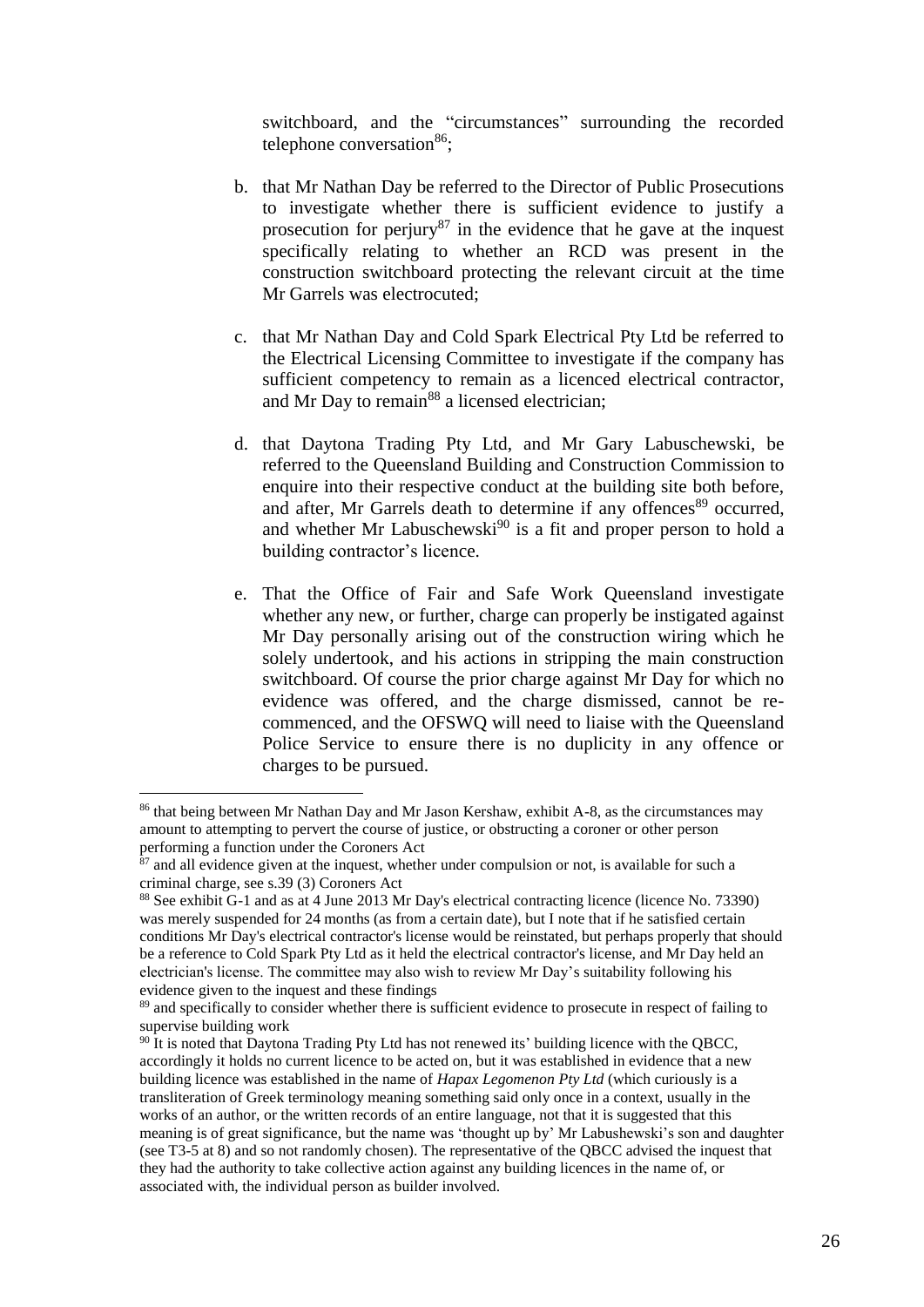- f. That the Office of Fair and Safework Queensland intradepartmentally $91$ , investigate the actions, and any possible inactions, by Mr Douglas Gilbert Hawley to determine if he took all appropriate steps in the circumstances then known, or available to be known, in the conduct of his duties in February 2012 in respect of Mr Garrels' death.
- [109]. In relation to SCN Pty Ltd as trustee<sup>92</sup> I simply note that before me there was not presented sufficient evidence to determine if any referral was warranted in relation to that entity. Of course that does not prevent any regulatory authority continuing, if not statute barred, with any investigation that is justified.
- [110]. Accordingly I shall notify those relevant authorities of the referrals that I make for them to take any appropriate action.
- [111]. I now close the inquest.

**Magistrate O'Connell** Central Coroner Mackay 11 August 2015

## **Appendix 1**

## **Survey Plan**

<sup>&</sup>lt;sup>91</sup> The Department determines, approves, and appoints, persons to be as an Inspector, so they are the appropriate 'body' to refer him to to review his actions/inactions. I do not consider his actions (or inactions) to be referrable to the Queensland Police Service or the Crime & Corruption Commission as his conduct does not appear to be 'official misconduct'

 $92$  the land owner at the relevant time